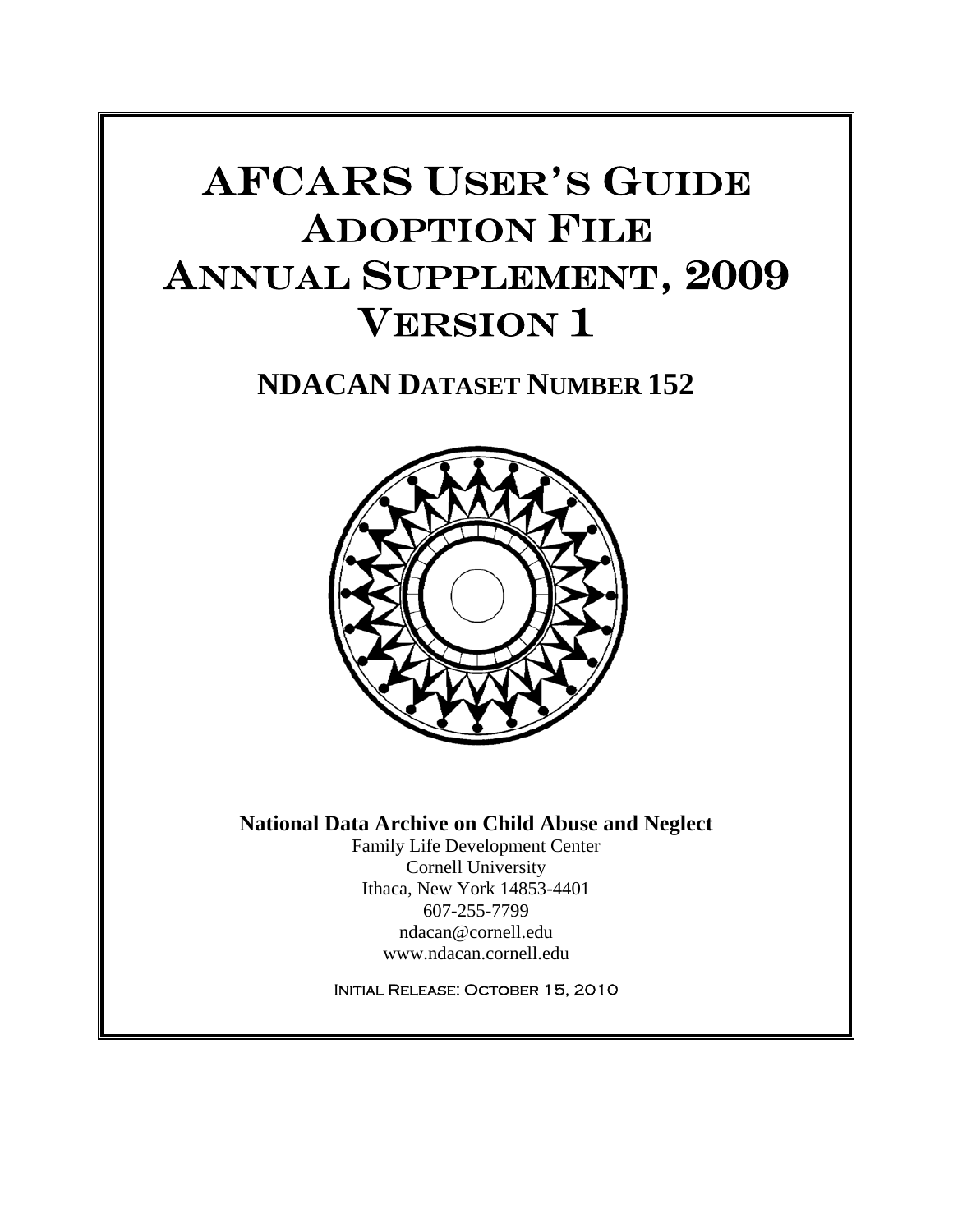# **AFCARS USER'S GUIDE ADOPTION FILE ANNUAL SUPPLEMENT, 2009 VERSION 1**

# **NDACAN DATASET NUMBER 152**

# **Data Provided by**

Children's Bureau Administration on Children, Youth and Families 330 C Street, S.W. Washington, DC 20204

# **Funded by**

Children's Bureau Administration on Children, Youth and Families Administration for Children and Families United States Department of Health and Human Services

# **Distributed by**

National Data Archive on Child Abuse and Neglect

# **Supplement Written by**

National Data Archive on Child Abuse and Neglect in collaboration with John Hargrove and Penny Maza Children's Bureau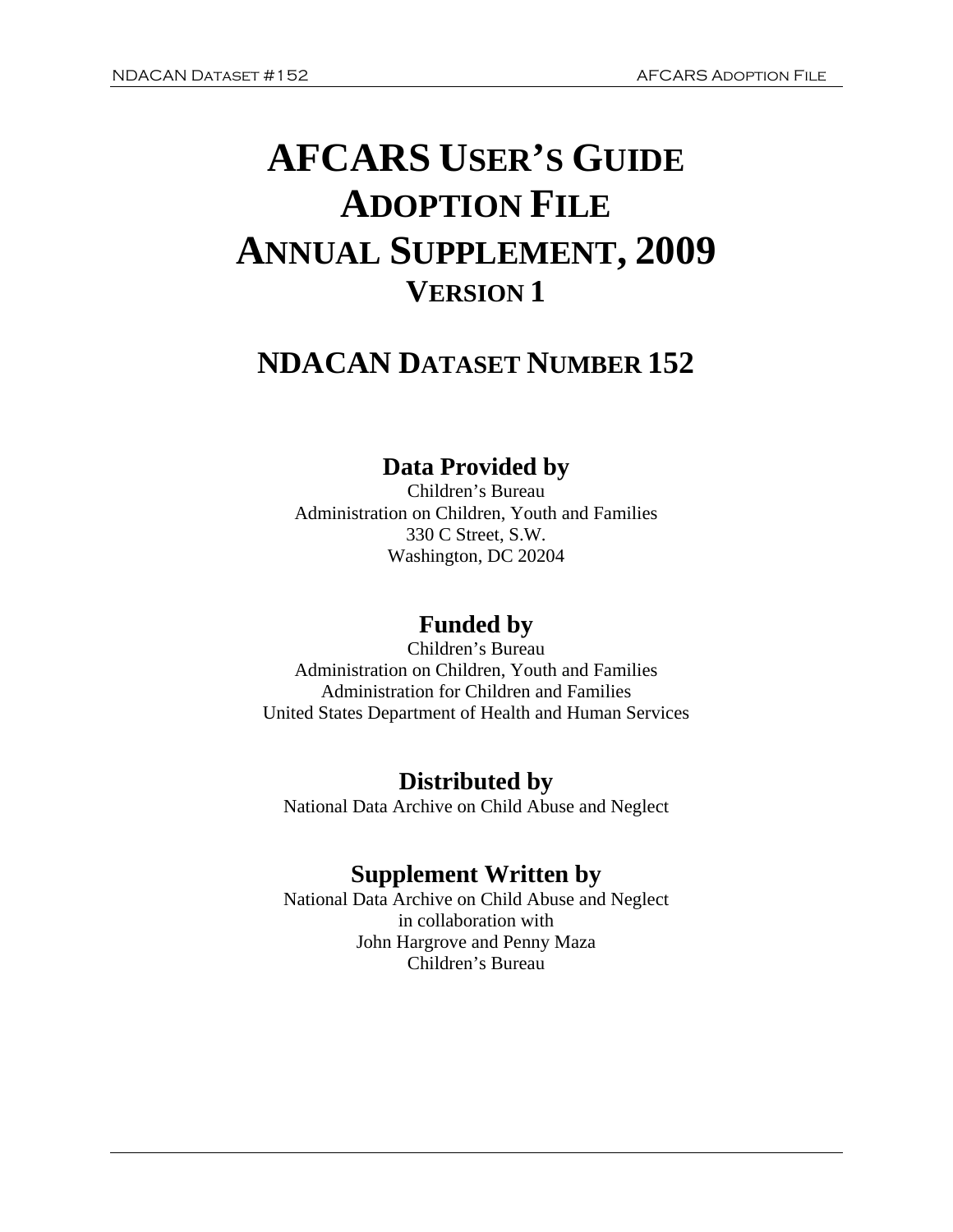# **©2010 National Data Archive on Child Abuse and Neglect**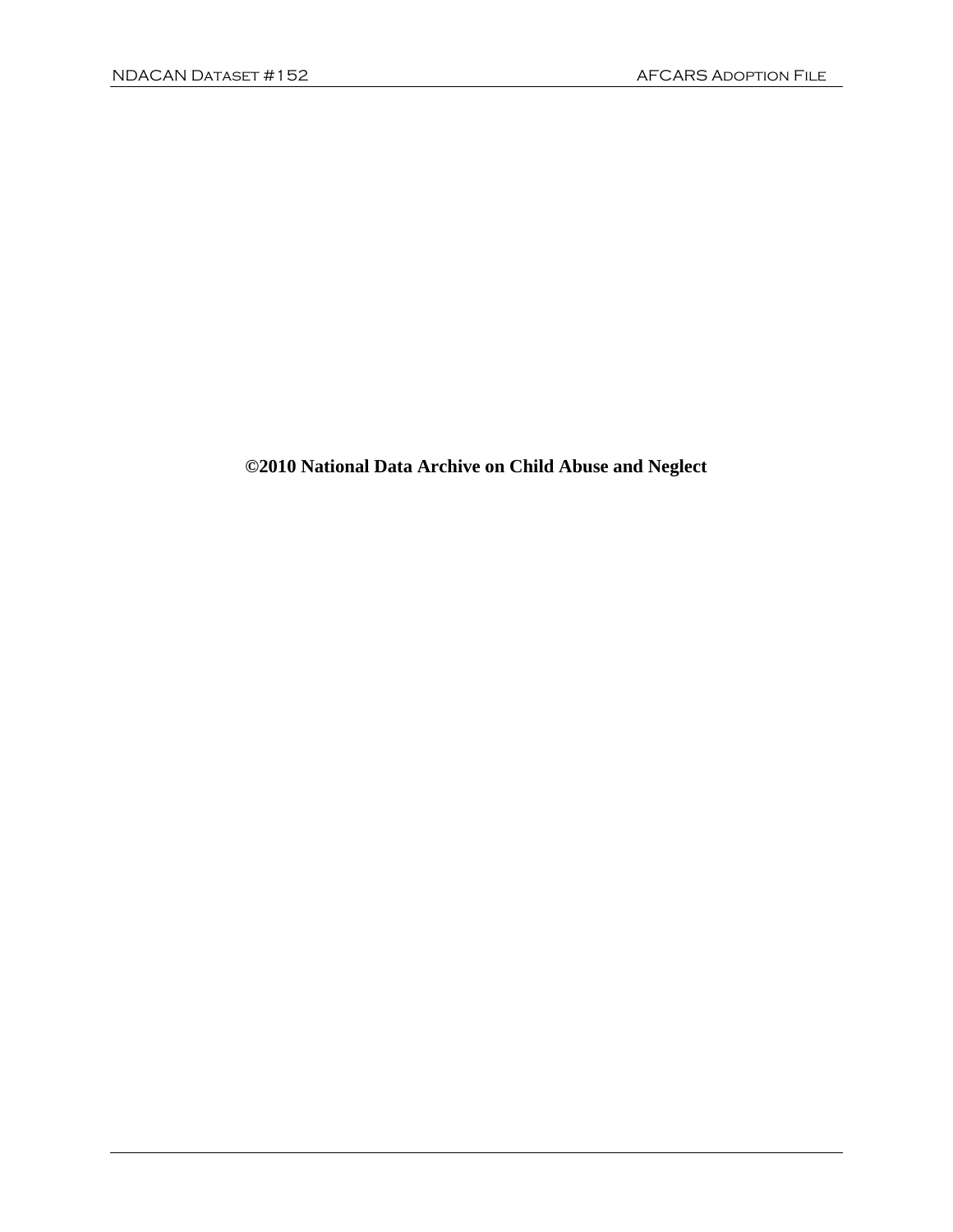#### **PREFACE**

The year 2009 data for the *Adoption and Foster Care Analysis and Reporting System (AFCARS)*  have been given to the National Data Archive on Child Abuse and Neglect for public distribution by the Children's Bureau. Funding for the project was provided by the Children's Bureau, Administration on Children, Youth and Families, Administration for Children and Families, U.S. Department of Health and Human Services. This user's guide supplement orients the user to the AFCARS Adoption data for the year 2009, and should not be confused with the supplements detailing AFCARS data from earlier releases.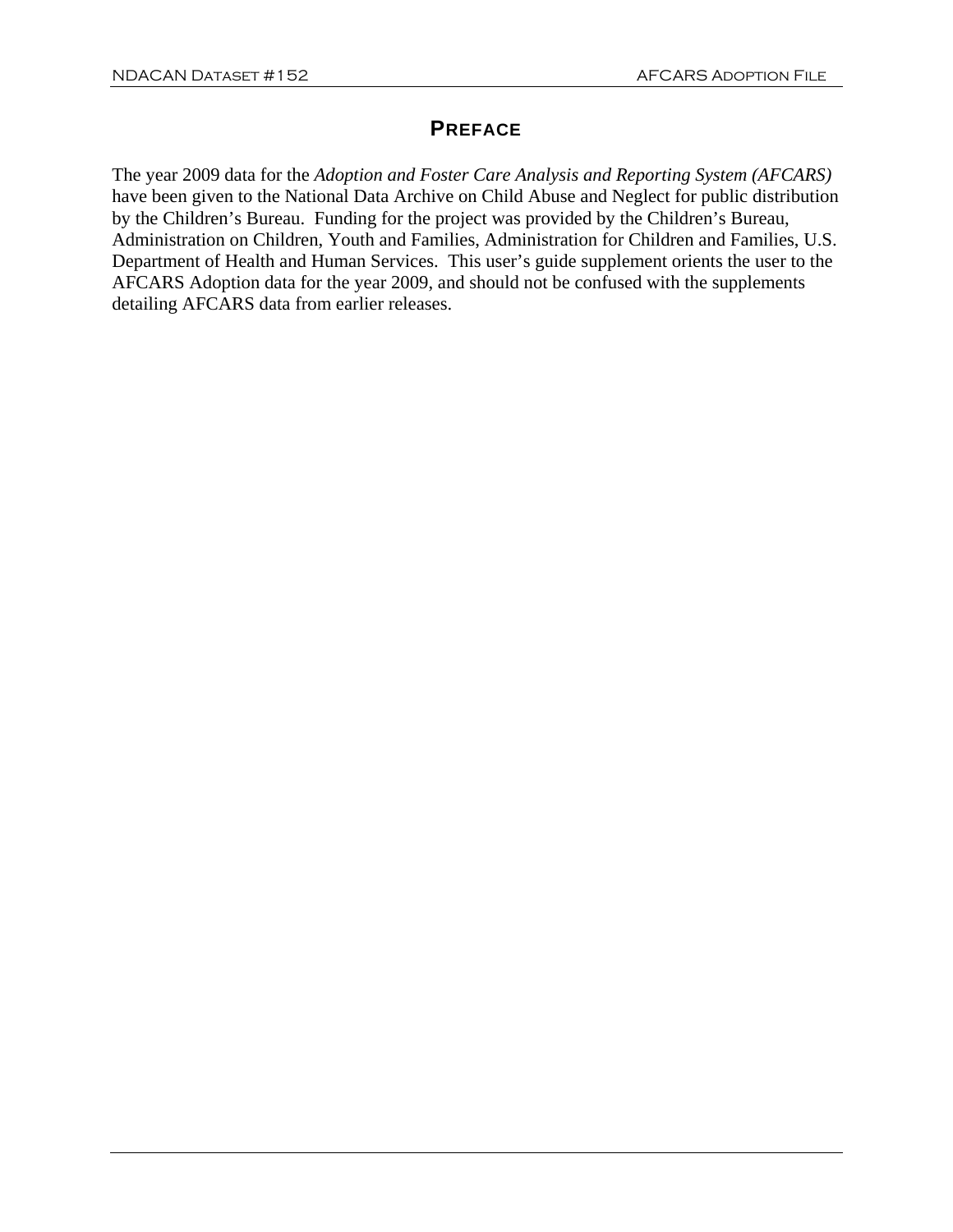# TABLE OF CONTENTS

## Part 1: Introduction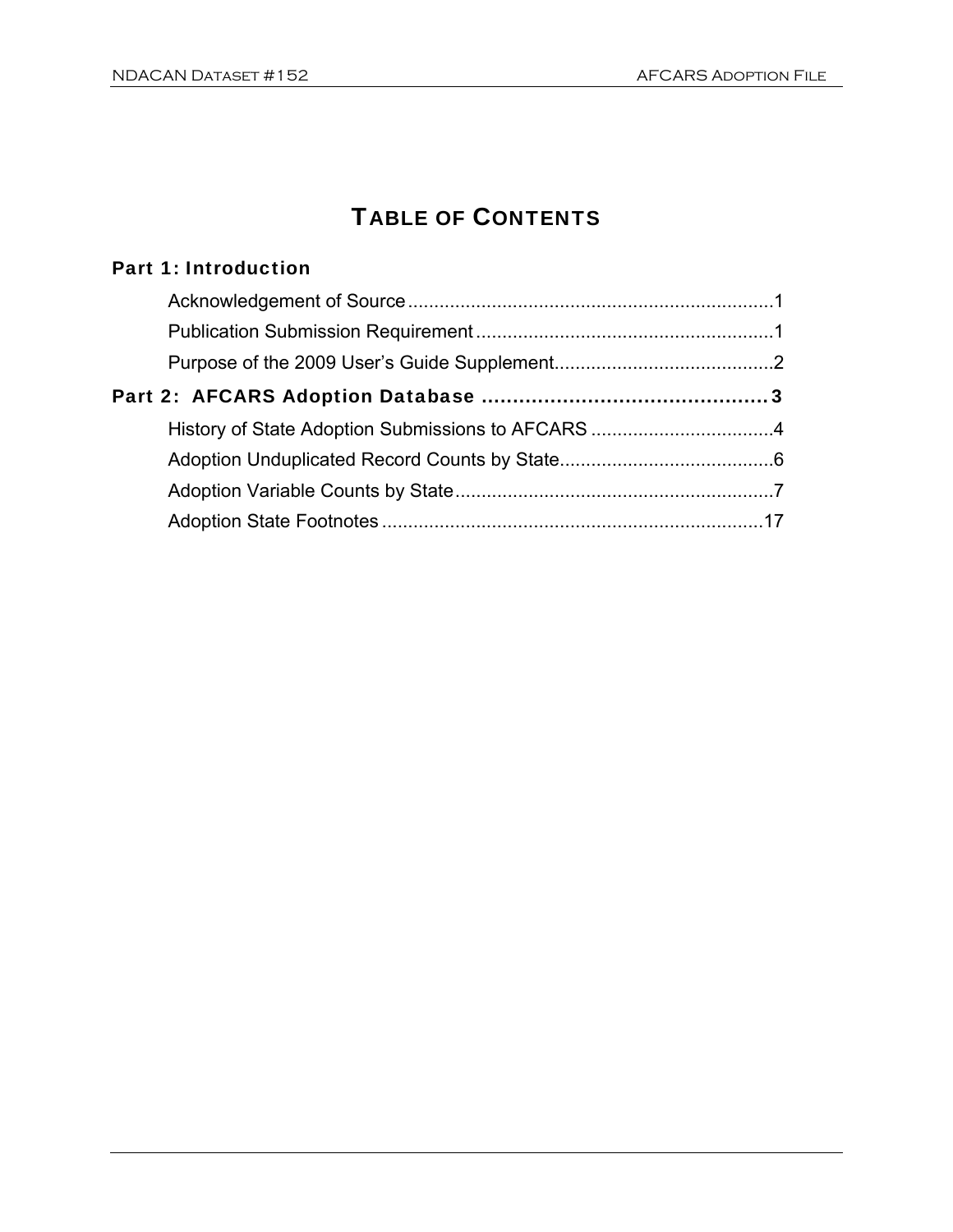#### ACKNOWLEGEMENT OF SOURCE

Authors should acknowledge the National Data Archive on Child Abuse and Neglect and the original collector of the data when they publish manuscripts that use data provided by NDACAN. Users of these data are urged to follow some adaptation of the statement below.

The data used in this publication were made available by the National Data Archive on Child Abuse and Neglect, Cornell University, Ithaca, NY, and have been used with permission. Data from the *Adoption and Foster Care Analysis and Reporting System (AFCARS)* were originally collected by the Children's Bureau. Funding for the project was provided by the Children's Bureau, Administration on Children, Youth and Families, Administration for Children and Families, U.S. Department of Health and Human Services. The collector of the original data, the funder, NDACAN, Cornell University and their agents or employees bear no responsibility for the analyses or interpretations presented here.

#### PUBLICATIONS SUBMISSION REQUIREMENTS

In accordance with the *Terms of Use Agreement* for these datasets, users of these data are required to deposit a copy of any published work or report based wholly or in part on these data with NDACAN. A copy of any completed manuscript, thesis abstract, or reprint should be sent to the National Data Archive on Child Abuse and Neglect, Cornell University, Family Life Development Center, Beebe Hall, Ithaca, New York 14853. Such copies will be used to provide funding agencies with essential information about the use of NDACAN resources and to facilitate the exchange of information about research activities among data users and contributors.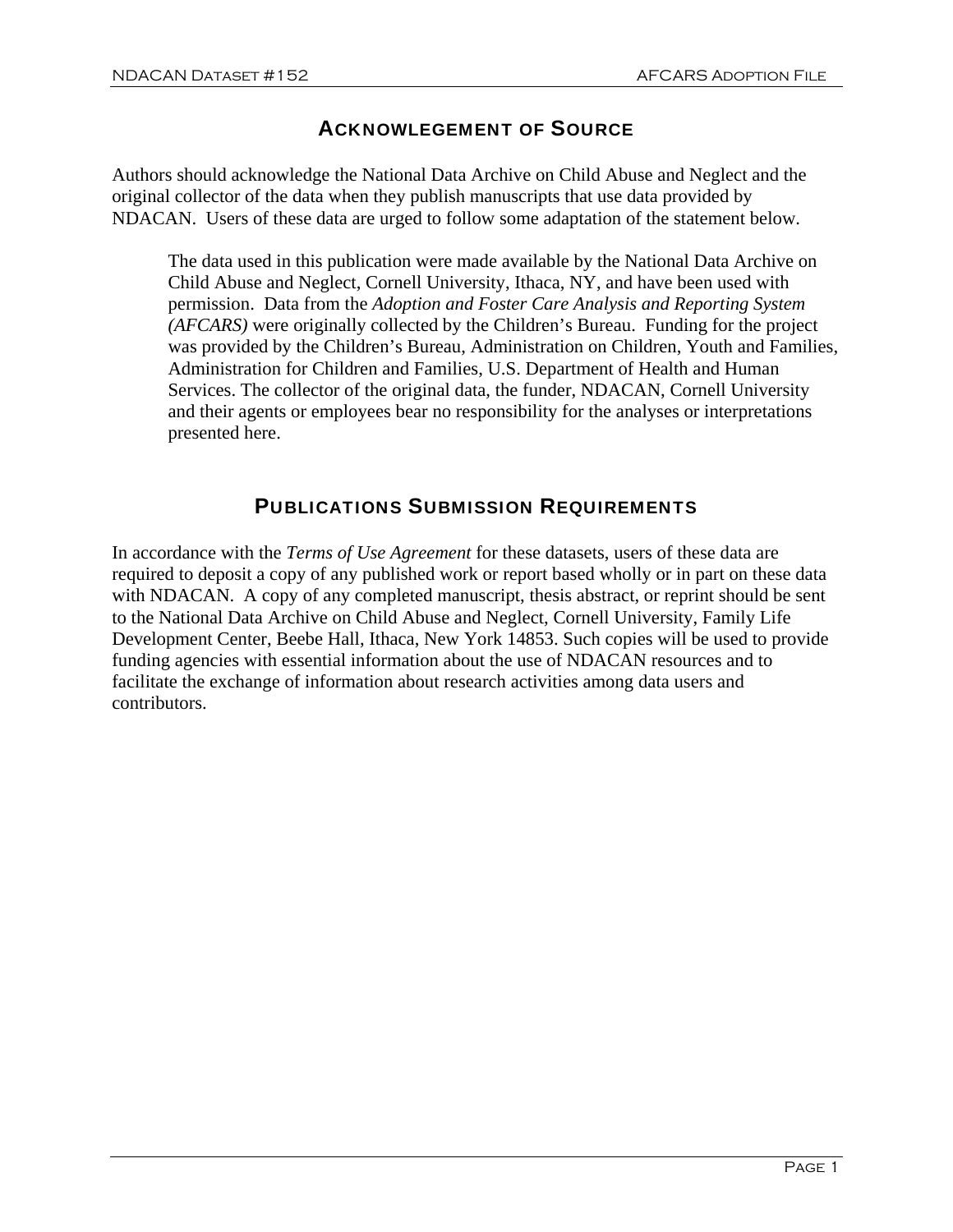#### PURPOSE OF THE 2009 USER'S GUIDE SUPPLEMENT

The *AFCARS User's Guide Annual Supplement, 2009* is intended for use with the *Adoption and Foster Care Analysis and Reporting System (AFCARS) User's Guide and Codebook*. The *User's Guide* contains a general overview of the AFCARS project and detailed descriptions of the variables contained in the adoption and foster care files. This *Supplement* contains information specific to the 2009 AFCARS *Adoption* dataset, *Ad2009v1*. This document contains

- a table specifying which states submitted data in the years 1995 through 2009
- a count of the number of records submitted by each state for the 2009 files
- counts of the number of non-missing values for each variable in the 2009 files
- explanatory footnotes provided by the states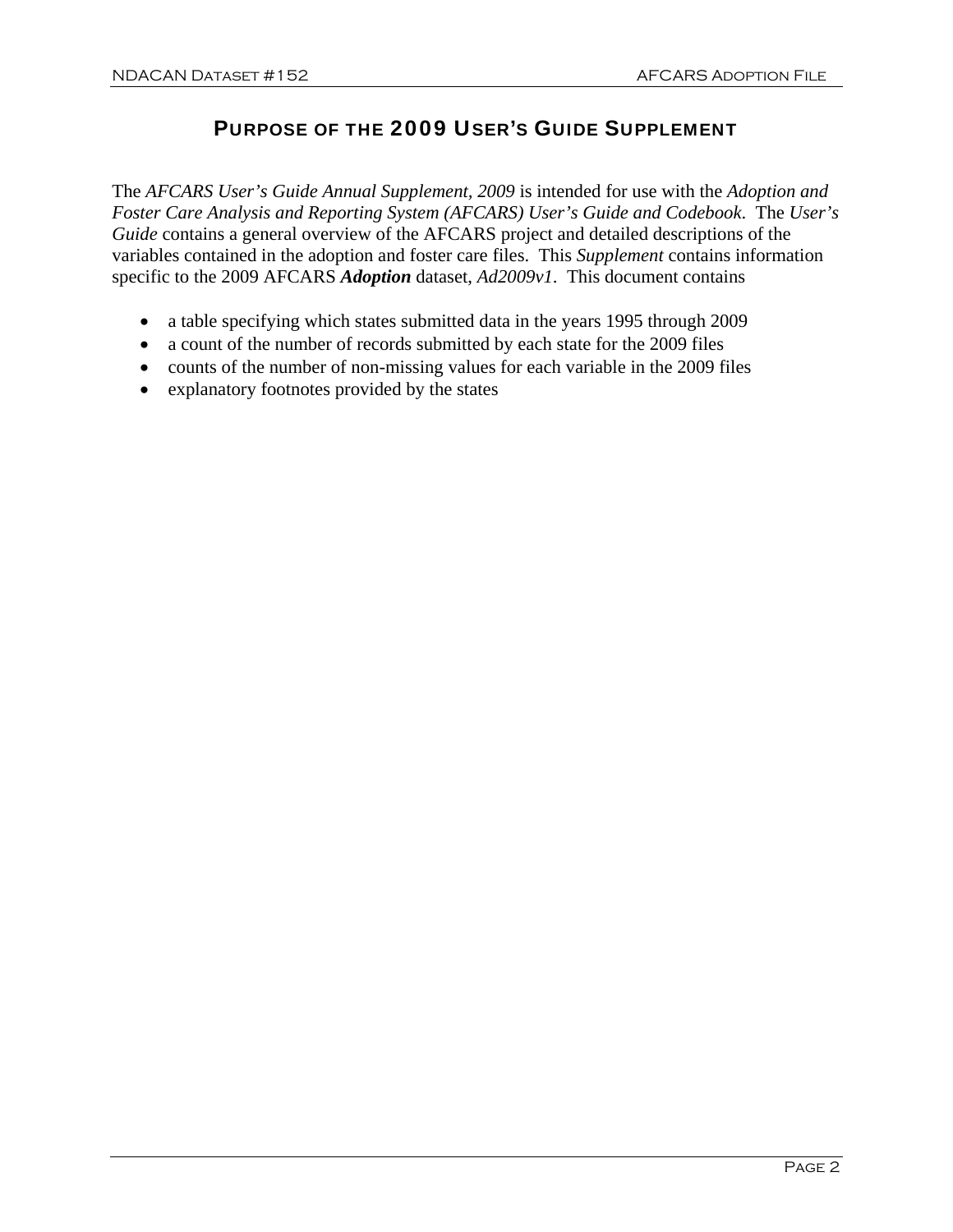# **PART 2**

# **AFCARS ADOPTION DATABASE**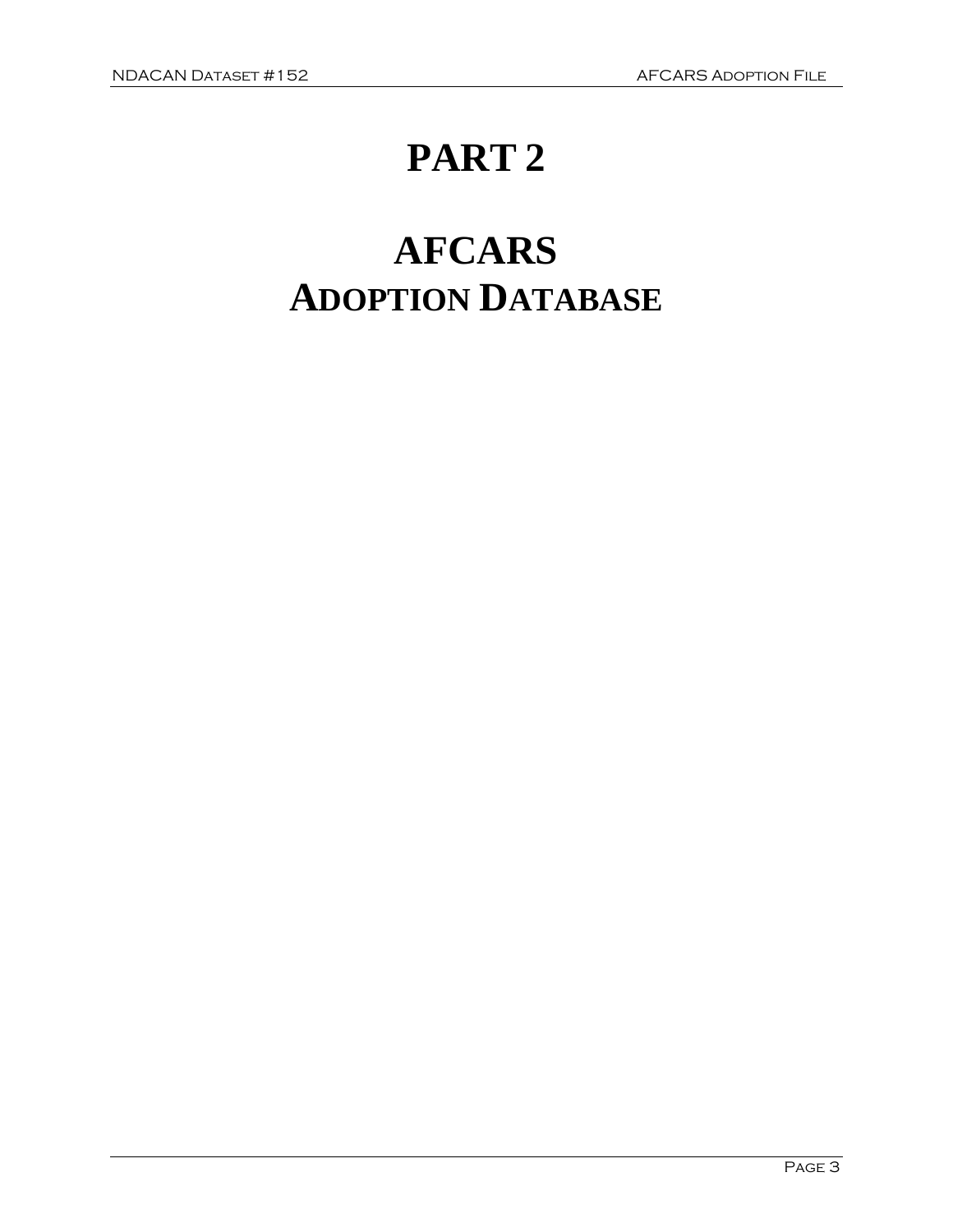### HISTORY OF STATE ADOPTION SUBMISSIONS TO AFCARS

By AFCARS regulation, states were required to submit AFCARS data beginning in 1995; it was not until 1998, however, that penalties established by the same regulation became applicable. Data submitted prior to 1998 were often incomplete. The table below indicates the years in which individual states submitted adoption data. Please note that a black dot in a cell does not imply that a state's data file was complete; some state files contained very few records. The number of records in each state's files is contained in the *State Records Counts Table* for the year. 1999 was the first year that all states (including Puerto Rico and the District of Columbia) submitted data. Since then, all states have submitted data each year.

| <b>STATE</b>                | 1995      | 1996      | 1997      | 1998      | 1999+     |
|-----------------------------|-----------|-----------|-----------|-----------|-----------|
| Alabama                     |           |           |           | ●         |           |
| Alaska                      |           |           |           | $\bullet$ | $\bullet$ |
| Arizona                     | $\bullet$ | $\bullet$ | $\bullet$ |           | $\bullet$ |
| Arkansas                    |           |           |           |           |           |
| California                  | $\bullet$ | ●         | 0         | 0         | $\bullet$ |
| Colorado                    |           |           |           |           |           |
| Connecticut                 |           |           | $\bullet$ | $\bullet$ | $\bullet$ |
| Delaware                    | $\bullet$ | $\bullet$ | $\bullet$ | ●         | $\bullet$ |
| <b>District of Columbia</b> | $\bullet$ |           |           |           |           |
| Florida                     | $\bullet$ | ●         | $\bullet$ | $\bullet$ | $\bullet$ |
| Georgia                     |           | $\bullet$ |           | $\bullet$ | $\bullet$ |
| Hawaii                      |           | $\bullet$ | $\bullet$ | $\bullet$ | $\bullet$ |
| Idaho                       | $\bullet$ | $\bullet$ | ●         | ●         | ●         |
| <b>Illinois</b>             |           |           | $\bullet$ |           |           |
| Indiana                     |           |           |           | ●         | ●         |
| lowa                        |           |           |           | $\bullet$ | 0         |
| Kansas                      |           |           | $\bullet$ | $\bullet$ | $\bullet$ |
| Kentucky                    |           | $\bullet$ | ●         |           |           |
| Louisiana                   |           |           | $\bullet$ |           |           |
| Maine                       | $\bullet$ |           |           |           |           |
| Maryland                    | $\bullet$ |           | $\bullet$ |           |           |
| <b>Massachusetts</b>        | $\bullet$ |           | $\bullet$ | $\bullet$ | $\bullet$ |
| Michigan                    |           |           |           |           |           |
| Minnesota                   | $\bullet$ | $\bullet$ | $\bullet$ | $\bullet$ | $\bullet$ |
| Mississippi                 |           |           |           |           |           |
| Missouri                    |           |           |           |           | $\bullet$ |
| Montana                     |           | $\bullet$ | $\bullet$ | $\bullet$ | $\bullet$ |
| Nebraska                    |           |           |           |           |           |
| Nevada                      |           |           | $\bullet$ |           | $\bullet$ |
| New Hampshire               |           |           |           |           |           |

#### **STATES THAT SUBMITTED ADOPTION DATA**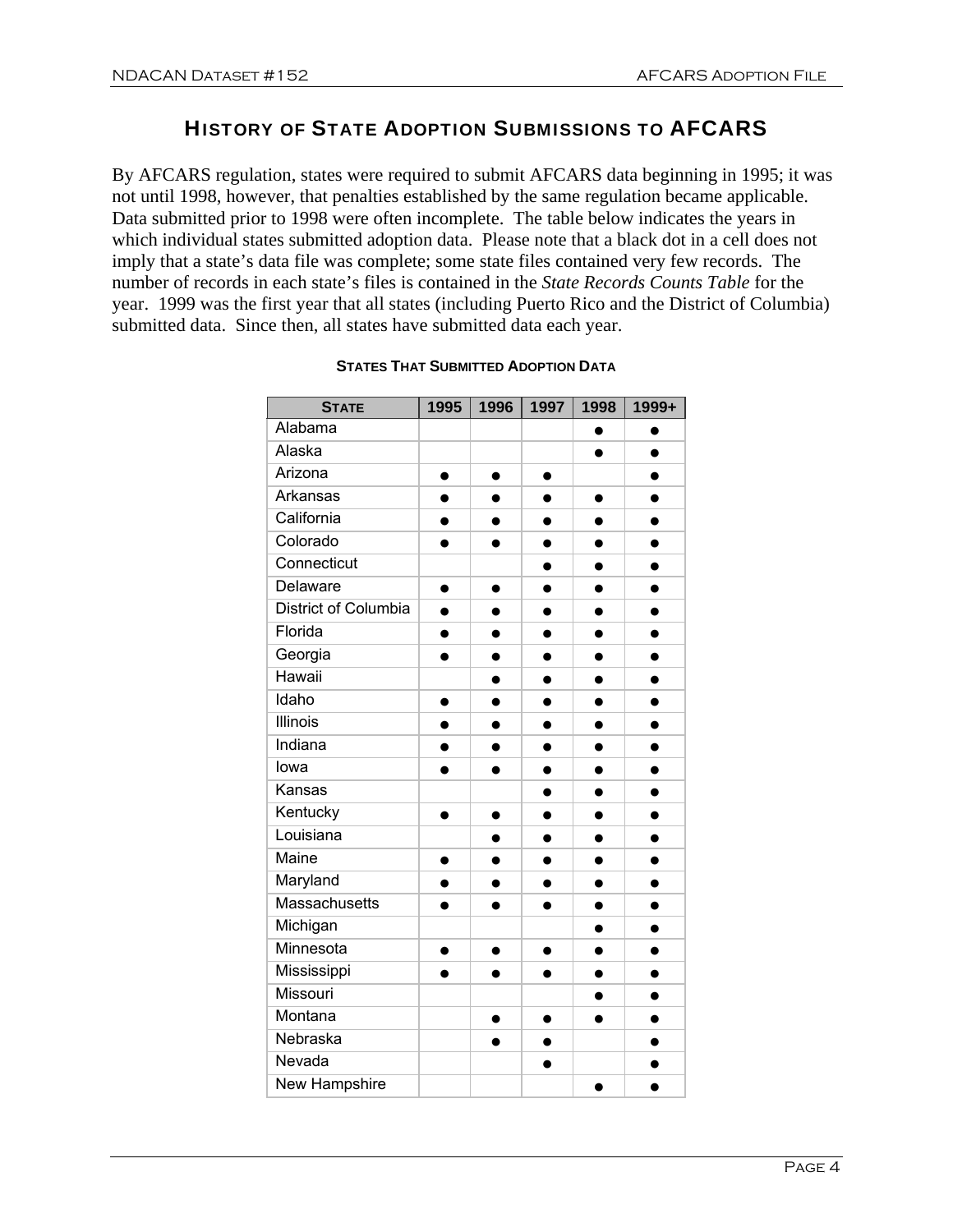| <b>STATE</b>      | 1995      | 1996 | 1997 | 1998 | 1999+     |
|-------------------|-----------|------|------|------|-----------|
| New Jersey        |           |      |      |      |           |
| <b>New Mexico</b> | ●         |      | ●    | ●    | ●         |
| New York          |           |      | ●    |      |           |
| North Carolina    | ●         |      |      |      |           |
| North Dakota      |           |      |      |      |           |
| Ohio              | ●         |      | ●    |      | D         |
| Oklahoma          | $\bullet$ |      | ●    | ●    | ●         |
| Oregon            |           |      |      |      |           |
| Pennsylvania      |           |      |      |      |           |
| Rhode Island      | ●         |      | ●    | ●    | $\bullet$ |
| South Carolina    |           |      |      |      |           |
| South Dakota      | ●         |      |      |      |           |
| Tennessee         | $\bullet$ |      |      | ●    |           |
| Texas             | ●         |      |      |      | D         |
| Utah              | ●         |      |      |      |           |
| Vermont           |           |      |      |      |           |
| Virginia          |           |      |      |      | Ð         |
| Washington        |           |      |      |      |           |
| West Virginia     |           |      |      |      |           |
| Wisconsin         |           |      |      |      |           |
| Wyoming           |           |      |      |      |           |
| Puerto Rico       |           |      |      |      |           |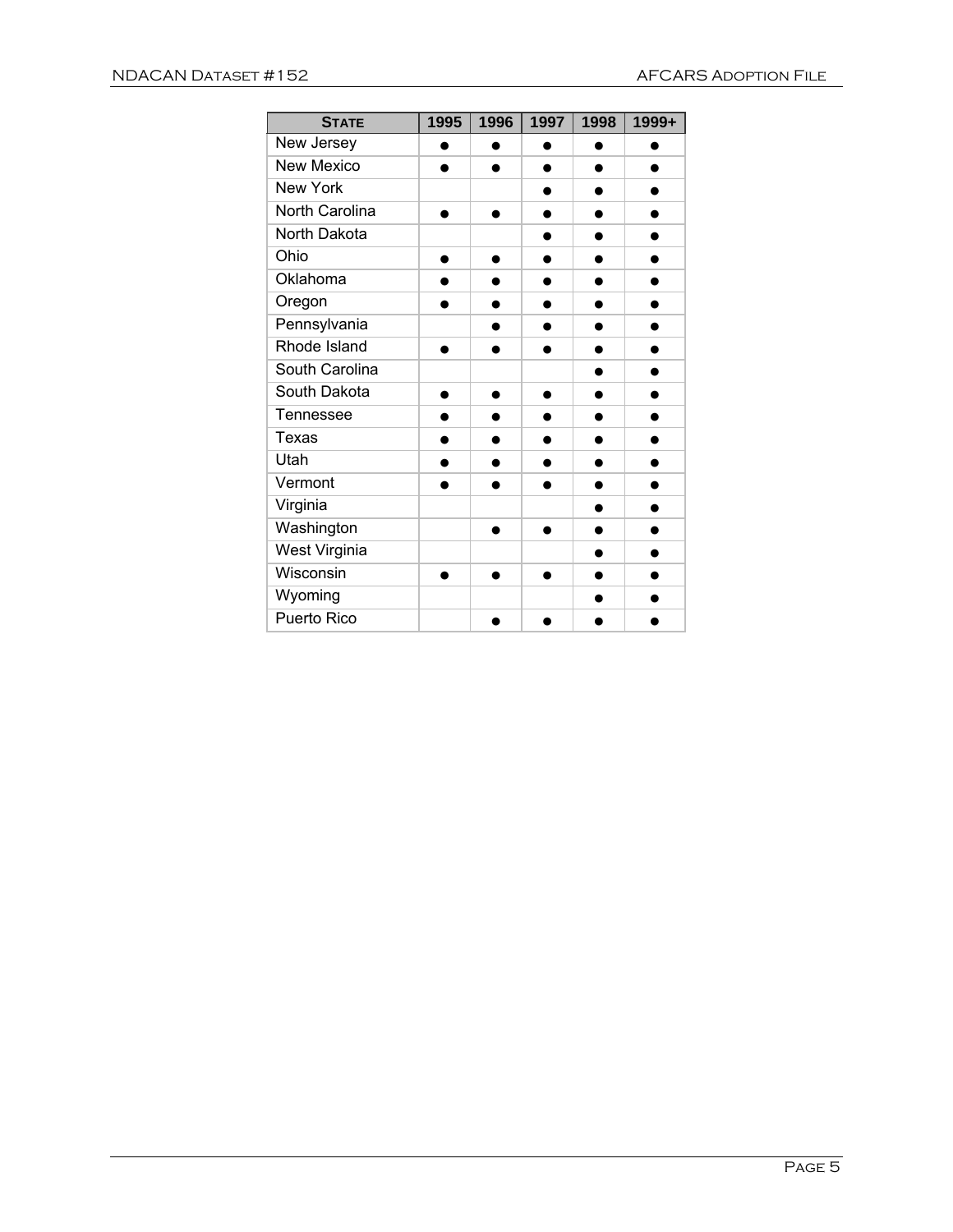## ADOPTION UNDUPLICATED RECORD COUNTS

States submit data to AFCARS twice a year; the first reporting period ends April 30 and the second September 30. Prior to each annual release, the Children's Bureau combines submissions for the two reporting periods and removes duplicate records. The table that follows lists the number of records contained in the unduplicated annual 2009 files by state.

| <b>StFIPS</b> | <b>State</b>         | <b>Records</b> |
|---------------|----------------------|----------------|
| 1             | Alabama              | 629            |
| 2             | Alaska               | 329            |
| 4             | Arizona              | 1,653          |
| 5             | Arkansas             | 601            |
| 6             | California           | 7,438          |
| 8             | Colorado             | 1,070          |
| 9             | Connecticut          | 768            |
| 10            | Delaware             | 125            |
| 11            | District of Columbia | 103            |
| 12            | Florida              | 3,711          |
| 13            | Georgia              | 1,389          |
| 15            | Hawaii               | 279            |
| 16            | Idaho                | 353            |
| 17            | Illinois             | 1,429          |
| 18            | Indiana              | 1,488          |
| 19            | lowa                 | 967            |
| 20            | Kansas               | 836            |
| 21            | Kentucky             | 842            |
| 22            | Louisiana            | 578            |
| 23            | Maine                | 323            |
| 24            | Maryland             | 734            |
| 25            | Massachusetts        | 790            |
| 26            | Michigan             | 3,200          |
| 27            | Minnesota            | 660            |
| 28            | Mississippi          | 306            |
| 29            | Missouri             | 1,096          |
| 30            | Montana              | 192            |

## **V1 STATE ADOPTION RECORD COUNTS**

| <b>StFIPS</b>        | <b>State</b>       | <b>Records</b> |
|----------------------|--------------------|----------------|
| 31                   | Nebraska           | 588            |
| 32                   | Nevada             | 525            |
| 33                   | New Hampshire      | 135            |
| 34                   | New Jersey         | 1,347          |
| 35                   | <b>New Mexico</b>  | 437            |
| 36                   | <b>New York</b>    | 2,398          |
| 37                   | North Carolina     | 1,725          |
| 38                   | North Dakota       | 137            |
| 39                   | Ohio               | 1,453          |
| 40                   | Oklahoma           | 1,564          |
| 41                   | Oregon             | 1,101          |
| 42                   | Pennsylvania       | 2,243          |
| 72                   | <b>Puerto Rico</b> | 202            |
| 44                   | Rhode Island       | 272            |
| 45                   | South Carolina     | 513            |
| 46                   | South Dakota       | 167            |
| 47                   | <b>Tennessee</b>   | 1,001          |
| 48                   | Texas              | 4,976          |
| 49                   | Utah               | 502            |
| 50                   | Vermont            | 156            |
| 51                   | Virginia           | 663            |
| 53                   | Washington         | 2,091          |
| 54                   | West Virginia      | 541            |
| 55                   | Wisconsin          | 769            |
| 56                   | Wyoming            | 71             |
| <b>Total Records</b> |                    | 57,466         |
|                      |                    |                |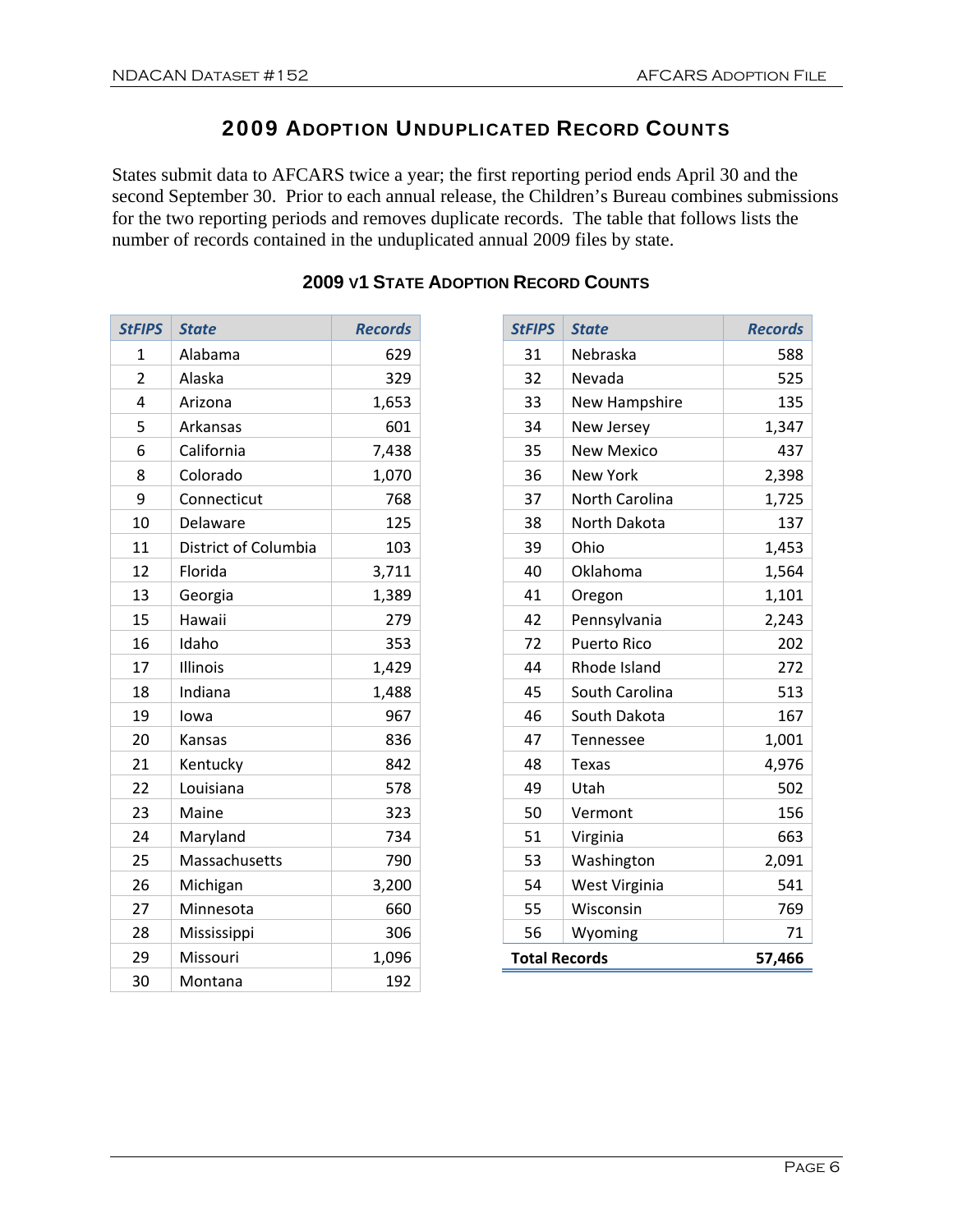## 2009 V1 ADOPTION VARIABLE COUNTS BY STATE

The first column in the following table contains the names of the variables in the Adoption file. Please refer to the *AFCARS User's Guide and Codebook* for more information about specific variables. Subsequent columns contain the number of records with non-missing values for the variable in the state identified in the column heading. A complete set of a state's variables spans three pages. The first row in the set indicates the total number of records for the state. Reviewing the table before attempting an AFCARS analysis can be useful for identifying which states cannot provide data for a particular variable.

|                 | <b>AK</b> | <b>AL</b> | <b>AR</b> | <b>AZ</b> | CA    | CO    | <b>CT</b> | <b>DC</b> | <b>DE</b> | <b>FL</b> |
|-----------------|-----------|-----------|-----------|-----------|-------|-------|-----------|-----------|-----------|-----------|
| <b>Records</b>  | 329       | 629       | 601       | 1,653     | 7,438 | 1,070 | 768       | 103       | 125       | 3,711     |
| <b>REPDATYR</b> | 329       | 629       | 601       | 1,653     | 7,438 | 1,070 | 768       | 103       | 125       | 3,711     |
| <b>REPDATMO</b> | 329       | 629       | 601       | 1,653     | 7,438 | 1,070 | 768       | 103       | 125       | 3,711     |
| <b>RECNUM</b>   | 329       | 629       | 601       | 1,653     | 7,438 | 1,070 | 768       | 103       | 125       | 3,711     |
| <b>AGNYINVL</b> | 329       | 629       | 601       | 1,653     | 7,438 | 1,070 | 768       | 103       | 125       | 3,711     |
| <b>DOBYR</b>    | 329       | 629       | 601       | 1,653     | 7,438 | 1,070 | 768       | 103       | 125       | 3,711     |
| <b>DOBMO</b>    | 329       | 629       | 601       | 1,653     | 7,438 | 1,070 | 768       | 103       | 125       | 3,711     |
| <b>SEX</b>      | 329       | 629       | 601       | 1,653     | 7,438 | 1,070 | 754       | 103       | 125       | 3,711     |
| <b>AMIAKN</b>   | 329       | 629       | 601       | 1,653     | 7,432 | 1,070 | 755       | 102       | 125       | 3,711     |
| <b>ASIAN</b>    | 329       | 629       | 601       | 1,653     | 7,432 | 1,070 | 755       | 102       | 125       | 3,711     |
| <b>BLKAFRAM</b> | 329       | 629       | 601       | 1,653     | 7,432 | 1,070 | 755       | 102       | 125       | 3,711     |
| <b>HAWAIIPI</b> | 329       | 629       | 601       | 1,653     | 7,432 | 1,070 | 755       | 102       | 125       | 3,711     |
| <b>WHITE</b>    | 329       | 629       | 601       | 1,653     | 7,432 | 1,070 | 755       | 102       | 125       | 3,711     |
| <b>UNTODETM</b> | 329       | 629       | 601       | 1,653     | 7,432 | 1,070 | 755       | 102       | 125       | 3,711     |
| <b>HISORGIN</b> | 327       | 629       | 601       | 1,653     | 7,438 | 1,070 | 768       | 102       | 125       | 3,695     |
| <b>AGYSPNDS</b> | 329       | 629       | 601       | 1,653     | 7,438 | 295   | 768       | 102       | 123       | 3,711     |
| <b>BASSPNDS</b> | 329       | 629       | 601       | 1,653     | 7,438 | 971   | 768       | 103       | 123       | 3,098     |
| <b>MR</b>       | 329       | 629       | 136       | 1,653     | 7,368 | 1,070 | 768       | 50        | 123       | 3,711     |
| <b>VISHEAR</b>  | 329       | 629       | 136       | 1,653     | 7,368 | 1,070 | 768       | 50        | 123       | 3,711     |
| <b>PHYDIS</b>   | 329       | 629       | 136       | 1,653     | 7,368 | 1,070 | 768       | 50        | 123       | 3,711     |
| <b>DSMIII</b>   | 329       | 629       | 136       | 1,653     | 7,368 | 1,070 | 768       | 50        | 123       | 3,711     |
| <b>OTHRMED</b>  | 329       | 629       | 136       | 1,653     | 7,368 | 1,070 | 768       | 50        | 123       | 3,711     |
| <b>DOBYRMOM</b> | 329       | 623       | 554       | 1,653     | 7,117 | 1,065 | 755       | 101       | 125       | 3,118     |
| <b>DOBYRDAD</b> | 301       | 565       | 360       | 1,653     | 6,161 | 992   | 680       | 38        | 100       | 2,364     |
| <b>MOMARRD</b>  | 329       | 629       | 601       | 1,629     | 7,438 | 1,070 | 518       | 102       | 125       | 3,628     |
| <b>TPRMOMYR</b> | 325       | 610       | 601       | 1,650     | 7,433 | 1,061 | 740       | 103       | 125       | 3,589     |
| <b>TPRMOMO</b>  | 325       | 610       | 601       | 1,650     | 7,433 | 1,061 | 740       | 103       | 125       | 3,589     |
| <b>TPRMOMDA</b> | 325       | 610       | 601       | 1,650     | 7,433 | 1,061 | 740       | 103       | 125       | 3,589     |
| <b>TPRDADYR</b> | 326       | 623       | 600       | 1,650     | 7,415 | 1,049 | 728       | 103       | 125       | 3,549     |
| <b>TPRDADMO</b> | 326       | 623       | 600       | 1,650     | 7,415 | 1,049 | 728       | 103       | 125       | 3,549     |
| <b>TPRDADDA</b> | 326       | 623       | 600       | 1,650     | 7,415 | 1,049 | 728       | 103       | 125       | 3,549     |
| <b>FINADPYR</b> | 329       | 629       | 601       | 1,653     | 7,438 | 1,070 | 768       | 103       | 125       | 3,711     |

#### **2009 v1 Adoption Variable Counts by State**  *Alaska* **through** *Florida*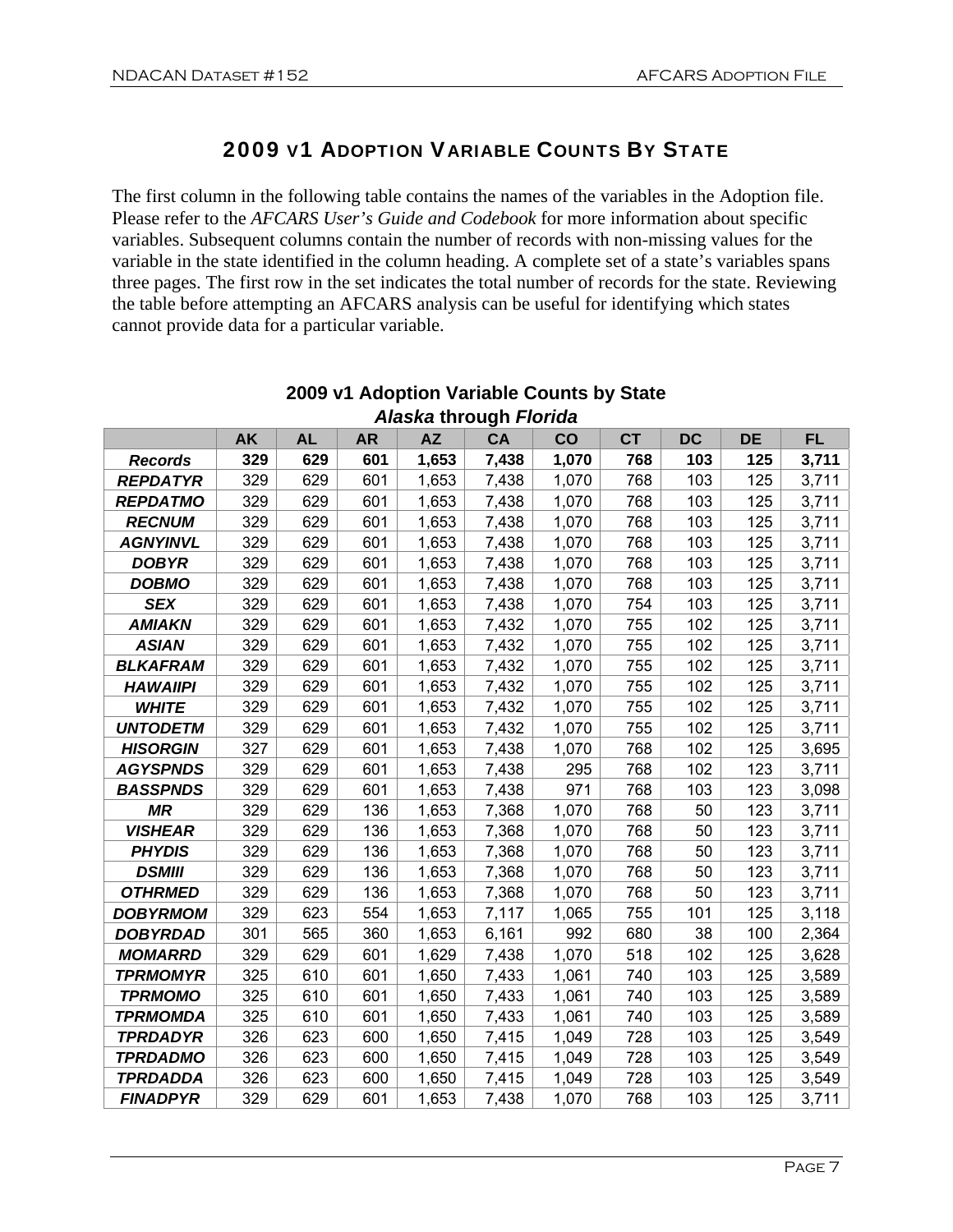|                 |     |           |           |           | J.,       |               |           |           |           |           |
|-----------------|-----|-----------|-----------|-----------|-----------|---------------|-----------|-----------|-----------|-----------|
|                 | AK  | <b>AL</b> | <b>AR</b> | <b>AZ</b> | <b>CA</b> | $\mathbf{CO}$ | <b>CT</b> | <b>DC</b> | <b>DE</b> | <b>FL</b> |
| <b>FINADPMO</b> | 329 | 629       | 601       | 1,653     | 7,438     | 1,070         | 768       | 103       | 125       | 3,711     |
| <b>FINADPDA</b> | 329 | 629       | 601       | 1,653     | 7,438     | 1,070         | 768       | 103       | 125       | 3,711     |
| ADPFAMST        | 315 | 554       | 601       | 1,569     | 6,994     | 1,042         | 767       | 102       | 125       | 3,676     |
| <b>ADMOMYR</b>  | 307 | 558       | 596       | 1,522     | 7,060     | 1,007         | 753       | 90        | 122       | 3,627     |
| <b>ADDADYR</b>  | 252 | 444       | 488       | 1,163     | 4,934     | 848           | 540       | 59        | 97        | 2,398     |
| <b>AMIAKNM</b>  | 304 | 629       | 596       | 1,522     | 6,541     | 975           | 659       | 90        | 122       | 3,689     |
| <b>ASIANM</b>   | 304 | 629       | 596       | 1,522     | 6,541     | 975           | 659       | 90        | 122       | 3,689     |
| <b>BLAFRAMM</b> | 304 | 629       | 596       | 1,522     | 6,541     | 975           | 659       | 90        | 122       | 3,689     |
| <b>HAWIIPIM</b> | 304 | 629       | 596       | 1,522     | 6,541     | 975           | 659       | 90        | 122       | 3,689     |
| <b>WHITEM</b>   | 304 | 629       | 596       | 1,522     | 6,541     | 975           | 659       | 90        | 122       | 3,689     |
| <b>UNTODEMM</b> | 304 | 629       | 596       | 1,522     | 6,541     | 975           | 659       | 90        | 122       | 3,689     |
| <b>HOMOM</b>    | 308 | 629       | 596       | 1,522     | 7,406     | 1,030         | 756       | 90        | 122       | 3,536     |
| <b>AMIAKND</b>  | 252 | 629       | 488       | 1,163     | 4,581     | 827           | 465       | 59        | 97        | 2,991     |
| <b>ASIAND</b>   | 252 | 629       | 488       | 1,163     | 4,581     | 827           | 465       | 59        | 97        | 2,991     |
| <b>BLAFRAMD</b> | 252 | 629       | 488       | 1,163     | 4,581     | 827           | 465       | 59        | 97        | 2,991     |
| <b>HAWIIPID</b> | 252 | 629       | 488       | 1,163     | 4,581     | 827           | 465       | 59        | 97        | 2,991     |
| <b>WHITED</b>   | 252 | 629       | 488       | 1,163     | 4,581     | 827           | 465       | 59        | 97        | 2,991     |
| <b>UNTODEMD</b> | 252 | 629       | 488       | 1,163     | 4,581     | 827           | 465       | 59        | 97        | 2,991     |
| <b>HODAD</b>    | 295 | 629       | 488       | 1,163     | 7,406     | 1,030         | 542       | 58        | 97        | 2,355     |
| <b>STPARENT</b> | 319 | 629       | 601       | 1,653     | 7,424     | 1,070         | 768       | 40        | 125       | 3,649     |
| <b>OTHEREL</b>  | 319 | 629       | 601       | 1,653     | 7,424     | 1,070         | 768       | 42        | 125       | 3,649     |
| FOSPARCH        | 319 | 629       | 601       | 1,653     | 7,424     | 1,070         | 768       | 99        | 125       | 3,649     |
| <b>NONREL</b>   | 319 | 629       | 601       | 1,653     | 7,424     | 1,070         | 768       | 40        | 125       | 3,649     |
| <b>CHPLDFRM</b> | 329 | 622       | 601       | 1,653     | 6,144     | 1,070         | 768       | 102       | 125       | 3,626     |
| <b>CHPLDBY</b>  | 329 | 627       | 601       | 1,652     | 7,337     | 1,070         | 745       | 102       | 125       | 3,626     |
| <b>MONSUBSY</b> | 329 | 629       | 601       | 1,653     | 7,438     | 1,010         | 768       | 103       | 125       | 3,711     |
| <b>MONAMNT</b>  | 303 | 629       | 601       | 737       | 7,004     | 1,008         | 768       | 103       | 125       | 3,711     |
| <b>IVEAA</b>    | 329 | 629       | 601       | 1,653     | 7,438     | 1,070         | 768       | 103       | 125       | 3,711     |

#### **2009 v1 Adoption Variable Counts by State**  *Alaska* **through** *Florida*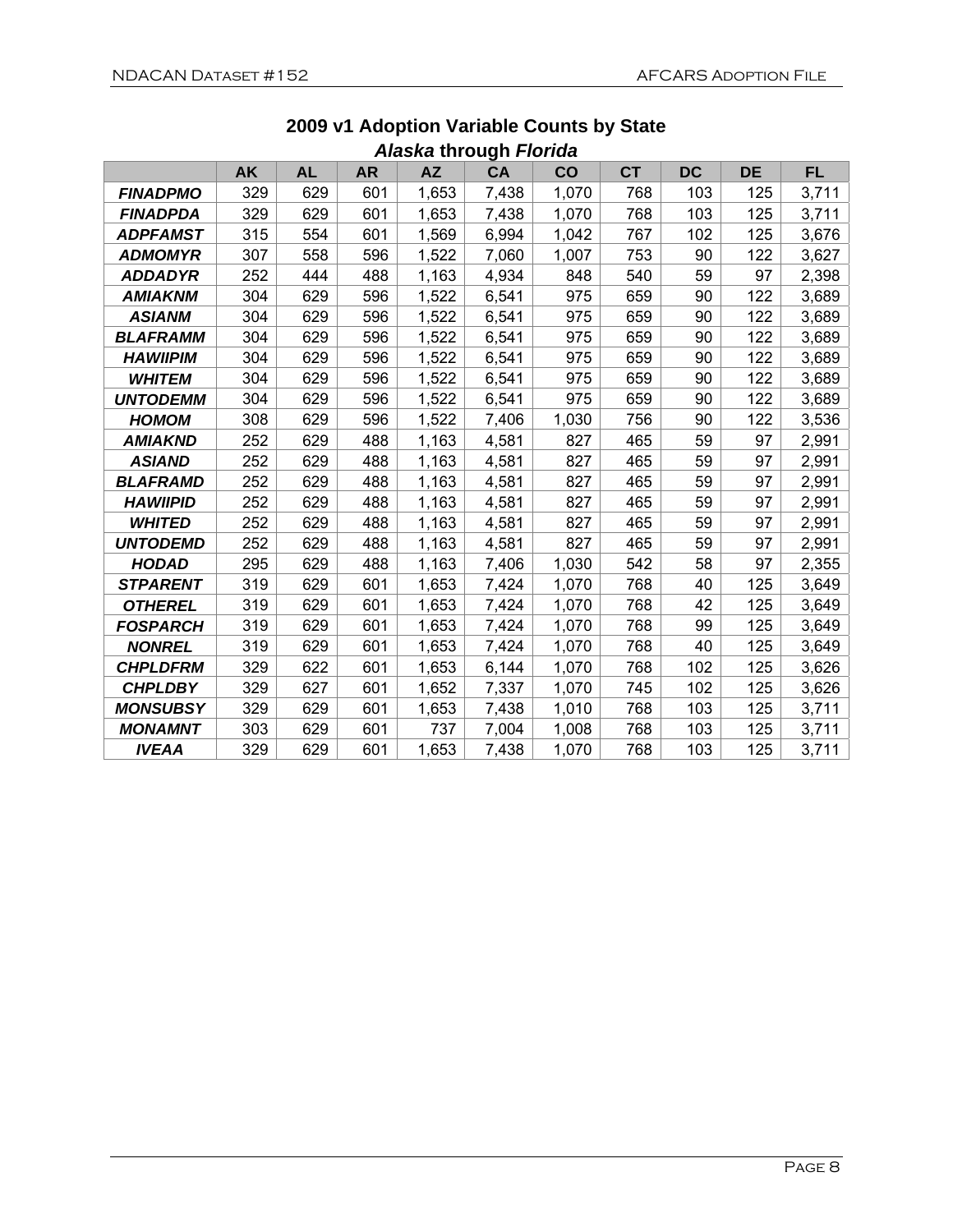|                       | <b>GA</b> | HI  | ΙA  | ID  | IL    | IN    | <b>KS</b> | <b>KY</b> | LA  | <b>MA</b> |
|-----------------------|-----------|-----|-----|-----|-------|-------|-----------|-----------|-----|-----------|
| <b>Records</b>        | 1,389     | 279 | 967 | 353 | 1,429 | 1,488 | 836       | 842       | 578 | 790       |
| <b>REPDATYR</b>       | 1,389     | 279 | 967 | 353 | 1,429 | 1,488 | 836       | 842       | 578 | 790       |
| <b>REPDATMO</b>       | 1,389     | 279 | 967 | 353 | 1,429 | 1,488 | 836       | 842       | 578 | 790       |
| <b>RECNUM</b>         | 1,389     | 279 | 967 | 353 | 1,429 | 1,488 | 836       | 842       | 578 | 790       |
| <b>AGNYINVL</b>       | 1,389     | 279 | 967 | 353 | 1,429 | 1,488 | 836       | 842       | 578 | 790       |
| <b>DOBYR</b>          | 1,389     | 279 | 967 | 353 | 1,429 | 1,488 | 836       | 842       | 578 | 790       |
| <b>DOBMO</b>          | 1,389     | 279 | 967 | 353 | 1,429 | 1,488 | 836       | 842       | 578 | 790       |
| <b>SEX</b>            | 1,389     | 279 | 967 | 353 | 1,429 | 1,488 | 836       | 842       | 578 | 790       |
| <b>AMIAKN</b>         | 1,389     | 276 | 966 | 353 | 1,429 | 1,488 | 836       | 842       | 578 | 790       |
| <b>ASIAN</b>          | 1,389     | 276 | 966 | 353 | 1,429 | 1,488 | 836       | 842       | 578 | 790       |
| <b>BLKAFRAM</b>       | 1,389     | 276 | 966 | 353 | 1,429 | 1,488 | 836       | 842       | 578 | 790       |
| <b>HAWAIIPI</b>       | 1,389     | 276 | 966 | 353 | 1,429 | 1,488 | 836       | 842       | 578 | 790       |
| <b>WHITE</b>          | 1,389     | 276 | 966 | 353 | 1,429 | 1,488 | 836       | 842       | 578 | 790       |
| <b>UNTODETM</b>       | 1,389     | 276 | 966 | 353 | 1,429 | 1,488 | 836       | 842       | 578 | 790       |
| <b>HISORGIN</b>       | 1,389     | 278 | 966 | 353 | 1,429 | 1,488 | 836       | 842       | 578 | 790       |
| <b>AGYSPNDS</b>       | 1,385     | 279 | 966 | 353 | 1,429 | 1,488 | 836       | 842       | 578 | 790       |
| <b>BASSPNDS</b>       | 1,380     | 279 | 966 | 340 | 1,429 | 1,488 | 836       | 842       | 578 | 790       |
| <b>MR</b>             | 878       | 279 | 966 | 80  | 1,429 | 1,488 | 836       | 842       | 578 | 168       |
| <b>VISHEAR</b>        | 878       | 279 | 966 | 80  | 1,429 | 1,488 | 836       | 842       | 578 | 168       |
| <b>PHYDIS</b>         | 878       | 279 | 966 | 80  | 1,429 | 1,488 | 836       | 842       | 578 | 168       |
| <b>DSMIII</b>         | 878       | 279 | 966 | 80  | 1,429 | 1,488 | 836       | 842       | 578 | 168       |
| <b>OTHRMED</b>        | 876       | 279 | 966 | 80  | 1,429 | 1,488 | 836       | 842       | 578 | 168       |
| <b>DOBYRMOM</b>       | 1,312     | 273 | 953 | 347 | 1,216 | 1,442 | 836       | 842       | 576 | 789       |
| <b>DOBYRDAD</b>       | 480       | 243 | 826 | 332 | 511   | 1,153 | 836       | 839       | 575 | 661       |
| <i><b>MOMARRD</b></i> | 1,389     | 277 | 967 | 351 | 1,429 | 1,485 | 836       | 842       | 578 | 786       |
| TPRMOMYR              | 1,367     | 272 | 964 | 353 | 1,428 | 1,483 | 836       | 842       | 578 | 783       |
| <b>TPRMOMO</b>        | 1,367     | 272 | 964 | 353 | 1,428 | 1,483 | 836       | 842       | 578 | 783       |
| TPRMOMDA              | 1,367     | 272 | 964 | 353 | 1,428 | 1,483 | 836       | 842       | 578 | 783       |
| <b>TPRDADYR</b>       | 1,357     | 270 | 961 | 353 | 1,427 | 1,475 | 835       | 842       | 578 | 787       |
| <b>TPRDADMO</b>       | 1,357     | 270 | 961 | 353 | 1,427 | 1,475 | 835       | 842       | 578 | 787       |
| TPRDADDA              | 1,357     | 270 | 961 | 353 | 1,427 | 1,475 | 835       | 842       | 578 | 787       |
| <b>FINADPYR</b>       | 1,389     | 279 | 967 | 353 | 1,429 | 1,488 | 836       | 842       | 578 | 790       |
| <b>FINADPMO</b>       | 1,389     | 279 | 967 | 353 | 1,429 | 1,488 | 836       | 842       | 578 | 790       |
| <b>FINADPDA</b>       | 1,389     | 279 | 967 | 353 | 1,429 | 1,488 | 836       | 842       | 578 | 790       |
| <b>ADPFAMST</b>       | 1,351     | 279 | 952 | 352 | 1,429 | 1,488 | 834       | 841       | 577 | 787       |
| <b>ADMOMYR</b>        | 1,307     | 267 | 870 | 343 | 1,394 | 1,472 | 808       | 809       | 571 | 780       |
| <b>ADDADYR</b>        | 969       | 189 | 783 | 317 | 805   | 1,071 | 664       | 683       | 453 | 585       |
| <b>AMIAKNM</b>        | 1,373     | 267 | 966 | 353 | 1,429 | 1,488 | 808       | 809       | 572 | 780       |
| <b>ASIANM</b>         | 1,373     | 267 | 966 | 353 | 1,429 | 1,488 | 808       | 809       | 572 | 780       |
| <b>BLAFRAMM</b>       | 1,373     | 267 | 966 | 353 | 1,429 | 1,488 | 808       | 809       | 572 | 780       |
| <b>HAWIIPIM</b>       | 1,373     | 267 | 966 | 353 | 1,429 | 1,488 | 808       | 809       | 572 | 780       |
| <b>WHITEM</b>         | 1,373     | 267 | 966 | 353 | 1,429 | 1,488 | 808       | 809       | 572 | 780       |
| <b>UNTODEMM</b>       | 1,373     | 267 | 966 | 353 | 1,429 | 1,488 | 808       | 809       | 578 | 780       |
| <b>HOMOM</b>          | 1,389     | 264 | 900 | 353 | 1,395 | 1,472 | 826       | 842       | 578 | 790       |
| <b>AMIAKND</b>        | 1,182     | 189 | 966 | 353 | 1,429 | 1,488 | 664       | 683       | 453 | 585       |

#### **2009 v1 Adoption Variable Counts by State**  *Georgia* **through** *Massachusetts*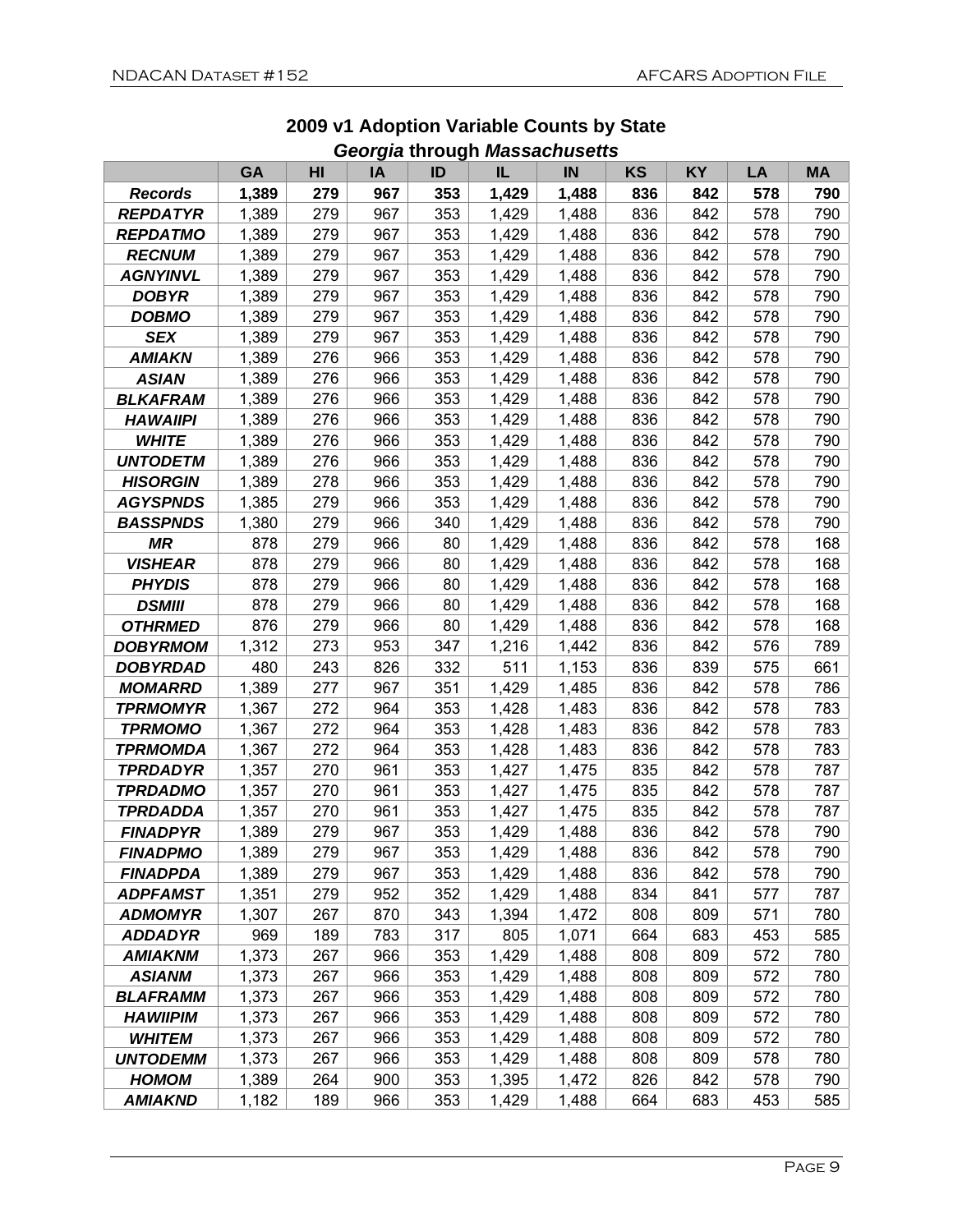|                 | <b>GA</b> | HI  | ◡<br>IA | o<br>ID | IL    | IN    | <b>KS</b> | KY  | LA  | <b>MA</b> |
|-----------------|-----------|-----|---------|---------|-------|-------|-----------|-----|-----|-----------|
| <b>ASIAND</b>   | 1,182     | 189 | 966     | 353     | 1,429 | 1,488 | 664       | 683 | 453 | 585       |
| <b>BLAFRAMD</b> | 1,182     | 189 | 966     | 353     | 1,429 | 1,488 | 664       | 683 | 453 | 585       |
| <b>HAWIIPID</b> | 1,182     | 189 | 966     | 353     | 1,429 | 1,488 | 664       | 683 | 453 | 585       |
| <b>WHITED</b>   | 1,182     | 189 | 966     | 353     | 1,429 | 1,488 | 664       | 683 | 454 | 585       |
| <b>UNTODEMD</b> | 1,178     | 189 | 966     | 353     | 1,429 | 1,488 | 664       | 683 | 577 | 585       |
| <b>HODAD</b>    | 1,389     | 187 | 887     | 353     | 806   | 1,071 | 794       | 842 | 578 | 790       |
| <b>STPARENT</b> | 1,355     | 279 | 967     | 353     | 1,429 | 1,488 | 836       | 842 | 578 | 790       |
| <b>OTHEREL</b>  | 1,376     | 279 | 967     | 353     | 1,429 | 1,488 | 836       | 842 | 578 | 790       |
| <b>FOSPARCH</b> | 1,355     | 279 | 967     | 353     | 1,429 | 1,488 | 836       | 842 | 578 | 790       |
| <b>NONREL</b>   | 1,368     | 279 | 967     | 353     | 1,429 | 1,488 | 836       | 842 | 578 | 790       |
| <b>CHPLDFRM</b> | 1,341     | 270 | 967     | 353     | 1,429 | 1,488 | 836       | 842 | 578 | 790       |
| <b>CHPLDBY</b>  | 1,343     | 270 | 967     | 353     | 1,429 | 1,488 | 836       | 842 | 578 | 790       |
| <b>MONSUBSY</b> | 1,389     | 279 | 967     | 352     | 1,429 | 1,488 | 836       | 841 | 578 | 790       |
| <b>MONAMNT</b>  | 1,381     | 255 | 967     | 338     | 1,429 | 1,475 | 801       | 842 | 578 | 790       |
| <b>IVEAA</b>    | 1,389     | 279 | 967     | 341     | 1,429 | 1,488 | 836       | 841 | 578 | 790       |

#### **2009 v1 Adoption Variable Counts by State**  *Georgia* **through** *Massachusetts*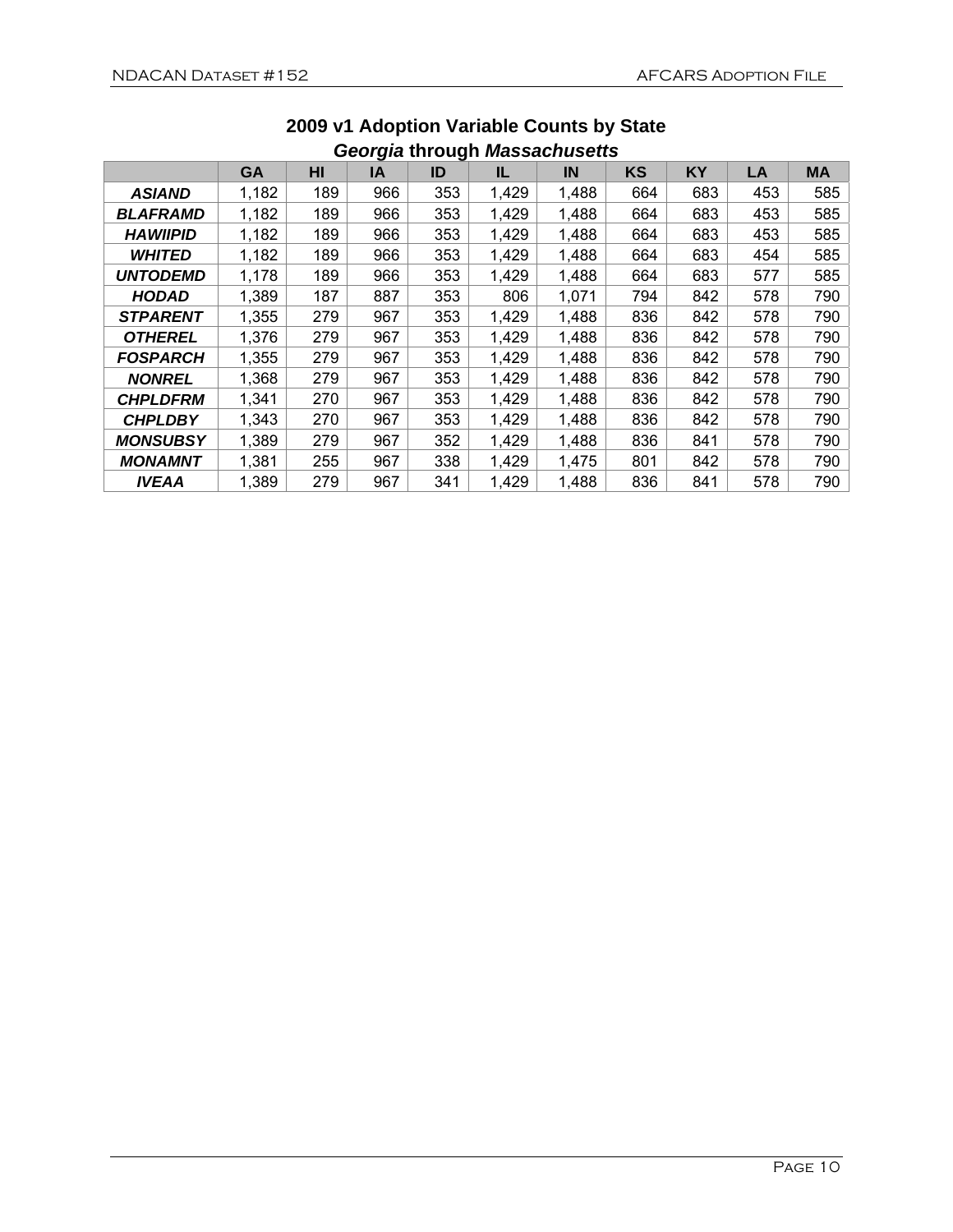|                 | <b>MD</b> | <b>ME</b> | <i></i><br>MI | .<br><b>MN</b> | <br><b>MO</b> | <b>MS</b> | <b>MT</b> | <b>NC</b> | <b>ND</b> | <b>NE</b> |
|-----------------|-----------|-----------|---------------|----------------|---------------|-----------|-----------|-----------|-----------|-----------|
| <b>Records</b>  | 734       | 323       | 3,200         | 660            | 1,096         | 306       | 192       | 1,725     | 137       | 588       |
| <b>REPDATYR</b> | 734       | 323       | 3,200         | 660            | 1,096         | 306       | 192       | 1,725     | 137       | 588       |
| <b>REPDATMO</b> | 734       | 323       | 3,200         | 660            | 1,096         | 306       | 192       | 1,725     | 137       | 588       |
| <b>RECNUM</b>   | 734       | 323       | 3,200         | 660            | 1,096         | 306       | 192       | 1,725     | 137       | 588       |
| <b>AGNYINVL</b> | 734       | 323       | 3,200         | 660            | 1,096         | 306       | 192       | 1,725     | 137       | 588       |
| <b>DOBYR</b>    | 734       | 323       | 3,200         | 659            | 1,096         | 306       | 192       | 1,725     | 137       | 588       |
| <b>DOBMO</b>    | 734       | 323       | 3,200         | 659            | 1,096         | 306       | 192       | 1,725     | 137       | 588       |
| <b>SEX</b>      | 734       | 323       | 3,200         | 660            | 1,096         | 306       | 192       | 1,725     | 137       | 588       |
| <b>AMIAKN</b>   | 727       | 323       | 3,200         | 660            | 1,096         | 306       | 191       | 1,725     | 137       | 588       |
| <b>ASIAN</b>    | 727       | 323       | 3,200         | 660            | 1,096         | 306       | 191       | 1,725     | 137       | 588       |
| <b>BLKAFRAM</b> | 727       | 323       | 3,200         | 660            | 1,096         | 306       | 191       | 1,725     | 137       | 588       |
| <b>HAWAIIPI</b> | 727       | 323       | 3,200         | 660            | 1,096         | 306       | 191       | 1,725     | 137       | 588       |
| <b>WHITE</b>    | 727       | 323       | 3,200         | 660            | 1,096         | 306       | 191       | 1,725     | 137       | 588       |
| <b>UNTODETM</b> | 727       | 323       | 3,200         | 660            | 1,096         | 306       | 191       | 1,725     | 137       | 588       |
| <b>HISORGIN</b> | 727       | 323       | 3,200         | 660            | 1,096         | 306       | 192       | 1,725     | 137       | 544       |
| <b>AGYSPNDS</b> | 698       | 323       | 3,199         | 656            | 1,096         | 306       | 192       | 1,725     | 137       | 588       |
| <b>BASSPNDS</b> | 561       | 323       | 3,199         | 656            | 1,096         | 306       | 192       | 1,725     | 137       | 588       |
| <b>MR</b>       | 698       | 322       | 3,200         | 660            | 1,096         | 306       | 192       | 1,367     | 137       | 249       |
| <b>VISHEAR</b>  | 697       | 322       | 3,200         | 660            | 1,096         | 306       | 192       | 1,363     | 137       | 249       |
| <b>PHYDIS</b>   | 698       | 322       | 3,200         | 660            | 1,096         | 306       | 192       | 1,353     | 137       | 249       |
| <b>DSMIII</b>   | 698       | 322       | 3,200         | 660            | 1,096         | 306       | 192       | 1,484     | 137       | 249       |
| <b>OTHRMED</b>  | 698       | 322       | 3,200         | 660            | 1,096         | 306       | 192       | 1,641     | 137       | 249       |
| <b>DOBYRMOM</b> | 727       | 319       | 3,191         | 642            | 1,075         | 253       | 184       | 1,687     | 131       | 539       |
| <b>DOBYRDAD</b> | 297       | 302       | 2,650         | 546            | 1,068         | 167       | 153       | 1,262     | 79        | 458       |
| <b>MOMARRD</b>  | 351       | 323       | 3,200         | 627            | 1,096         | 306       | 192       | 1,725     | 81        | 587       |
| <b>TPRMOMYR</b> | 680       | 322       | 3,191         | 654            | 1,090         | 306       | 192       | 1,723     | 135       | 581       |
| <b>TPRMOMO</b>  | 680       | 322       | 3,191         | 654            | 1,090         | 306       | 192       | 1,723     | 135       | 581       |
| <b>TPRMOMDA</b> | 680       | 322       | 3,191         | 654            | 1,090         | 306       | 192       | 1,723     | 135       | 581       |
| <b>TPRDADYR</b> | 259       | 321       | 3,191         | 654            | 1,094         | 306       | 192       | 1,724     | 134       | 563       |
| <b>TPRDADMO</b> | 259       | 321       | 3,191         | 654            | 1,094         | 306       | 192       | 1,724     | 134       | 563       |
| <b>TPRDADDA</b> | 259       | 321       | 3,191         | 654            | 1,094         | 306       | 192       | 1,724     | 134       | 563       |
| <b>FINADPYR</b> | 734       | 323       | 3,200         | 660            | 1,096         | 306       | 192       | 1,725     | 137       | 588       |
| <b>FINADPMO</b> | 734       | 323       | 3,200         | 660            | 1,096         | 306       | 192       | 1,725     | 137       | 588       |
| <b>FINADPDA</b> | 734       | 323       | 3,200         | 660            | 1,096         | 306       | 192       | 1,725     | 137       | 588       |
| <b>ADPFAMST</b> | 698       | 323       | 3,199         | 659            | 1,088         | 302       | 192       | 1,725     | 137       | 572       |
| <b>ADMOMYR</b>  | 703       | 301       | 3,093         | 657            | 1,036         | 294       | 179       | 1,677     | 135       | 555       |
| <b>ADDADYR</b>  | 410       | 282       | 2,130         | 657            | 794           | 232       | 169       | 1,268     | 126       | 403       |
| <b>AMIAKNM</b>  | 706       | 299       | 3,200         | 657            | 1,036         | 294       | 178       | 1,677     | 137       | 556       |
| <b>ASIANM</b>   | 706       | 299       | 3,200         | 657            | 1,036         | 294       | 178       | 1,677     | 137       | 556       |
| <b>BLAFRAMM</b> | 706       | 299       | 3,200         | 657            | 1,036         | 294       | 178       | 1,677     | 137       | 556       |
| <b>HAWIIPIM</b> | 706       | 299       | 3,200         | 657            | 1,036         | 294       | 178       | 1,677     | 137       | 556       |
| <b>WHITEM</b>   | 706       | 301       | 3,200         | 657            | 1,036         | 294       | 178       | 1,677     | 137       | 556       |
| <b>UNTODEMM</b> | 706       | 301       | 3,200         | 657            | 1,036         | 294       | 178       | 1,677     | 137       | 556       |
| <b>HOMOM</b>    | 706       | 320       | 3,200         | 657            | 1,077         | 294       | 178       | 1,725     | 135       | 535       |
| <b>AMIAKND</b>  | 411       | 279       | 3,200         | 657            | 794           | 232       | 169       | 1,274     | 137       | 404       |

#### **2009 v1 Adoption Variable Counts by State**  *Maryland* **through** *Nebraska*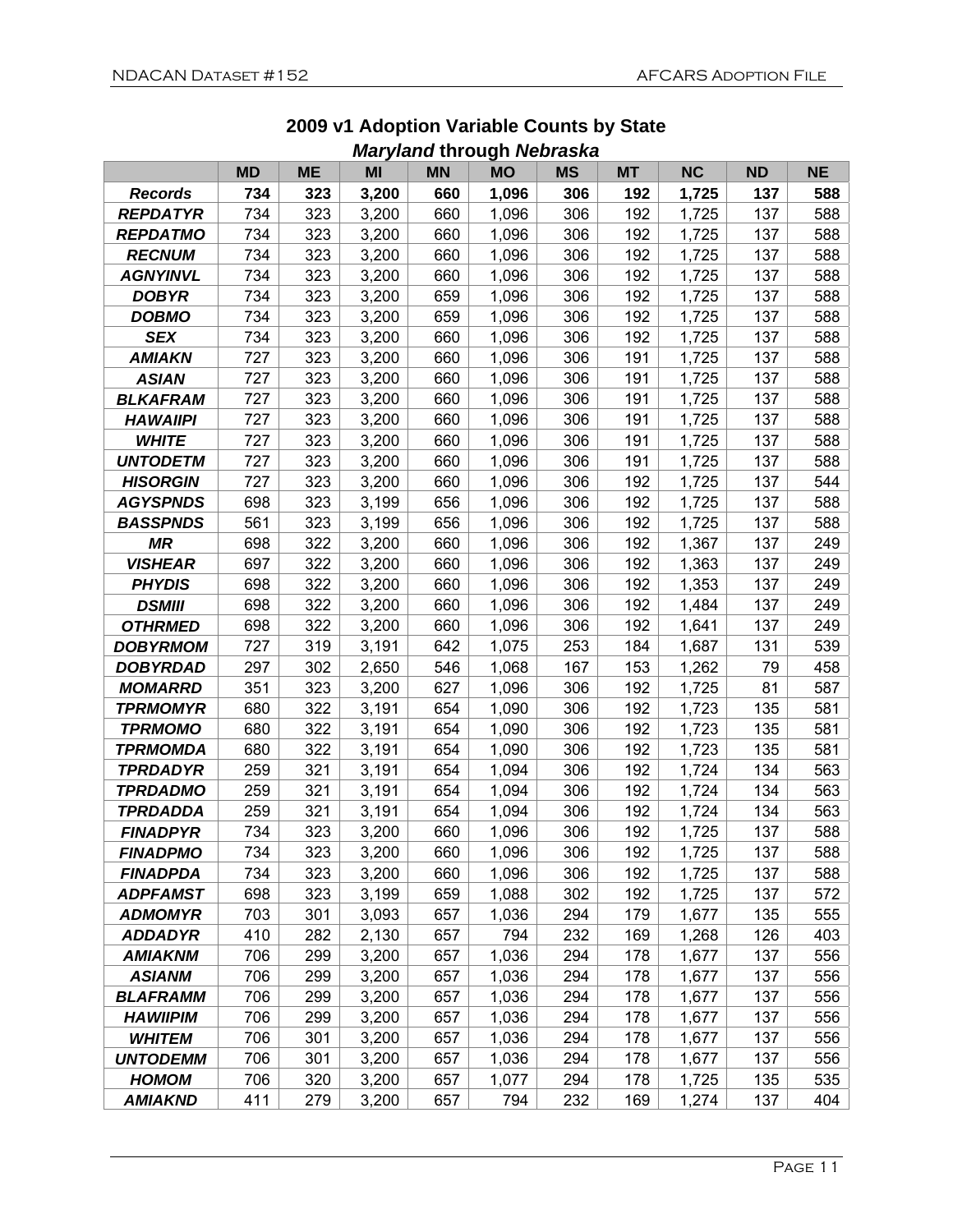| ************************* |           |           |       |           |           |           |           |           |           |           |  |
|---------------------------|-----------|-----------|-------|-----------|-----------|-----------|-----------|-----------|-----------|-----------|--|
|                           | <b>MD</b> | <b>ME</b> | MI    | <b>MN</b> | <b>MO</b> | <b>MS</b> | <b>MT</b> | <b>NC</b> | <b>ND</b> | <b>NE</b> |  |
| <b>ASIAND</b>             | 411       | 279       | 3,200 | 657       | 794       | 232       | 169       | 1,274     | 137       | 404       |  |
| <b>BLAFRAMD</b>           | 411       | 279       | 3,200 | 657       | 794       | 232       | 169       | 1,274     | 137       | 404       |  |
| <b>HAWIIPID</b>           | 411       | 279       | 3,200 | 657       | 794       | 232       | 169       | 1,274     | 137       | 404       |  |
| <b>WHITED</b>             | 411       | 281       | 3,200 | 657       | 794       | 232       | 169       | 1,274     | 137       | 404       |  |
| <b>UNTODEMD</b>           | 411       | 281       | 3,200 | 657       | 794       | 232       | 169       | 1,274     | 137       | 404       |  |
| <b>HODAD</b>              | 411       | 318       | 3,200 | 657       | 1,056     | 232       | 169       | 1,725     | 126       | 389       |  |
| <b>STPARENT</b>           | 729       | 314       | 3,200 | 660       | 1,096     | 306       | 192       | 1,227     | 137       | 582       |  |
| <b>OTHEREL</b>            | 729       | 314       | 3,200 | 660       | 1,096     | 306       | 192       | 1,452     | 137       | 582       |  |
| <b>FOSPARCH</b>           | 729       | 314       | 3,200 | 660       | 1,096     | 306       | 192       | 1,677     | 137       | 582       |  |
| <b>NONREL</b>             | 729       | 314       | 3,200 | 660       | 1,096     | 306       | 192       | 1,475     | 137       | 582       |  |
| <b>CHPLDFRM</b>           | 728       | 323       | 3,200 | 657       | 1,052     | 306       | 192       | 1,725     | 137       | 587       |  |
| <b>CHPLDBY</b>            | 728       | 323       | 3,200 | 657       | 1,051     | 297       | 192       | 1,725     | 137       | 587       |  |
| <b>MONSUBSY</b>           | 586       | 323       | 3,200 | 660       | 1,096     | 305       | 192       | 1,725     | 137       | 588       |  |
| <b>MONAMNT</b>            | 586       | 289       | 3,199 | 660       | 1,096     | 305       | 192       | 1,695     | 137       | 588       |  |
| <b>IVEAA</b>              | 583       | 323       | 3,200 | 660       | 1,096     | 305       | 192       | 1,725     | 137       | 588       |  |

#### **2009 v1 Adoption Variable Counts by State**  *Maryland* **through** *Nebraska*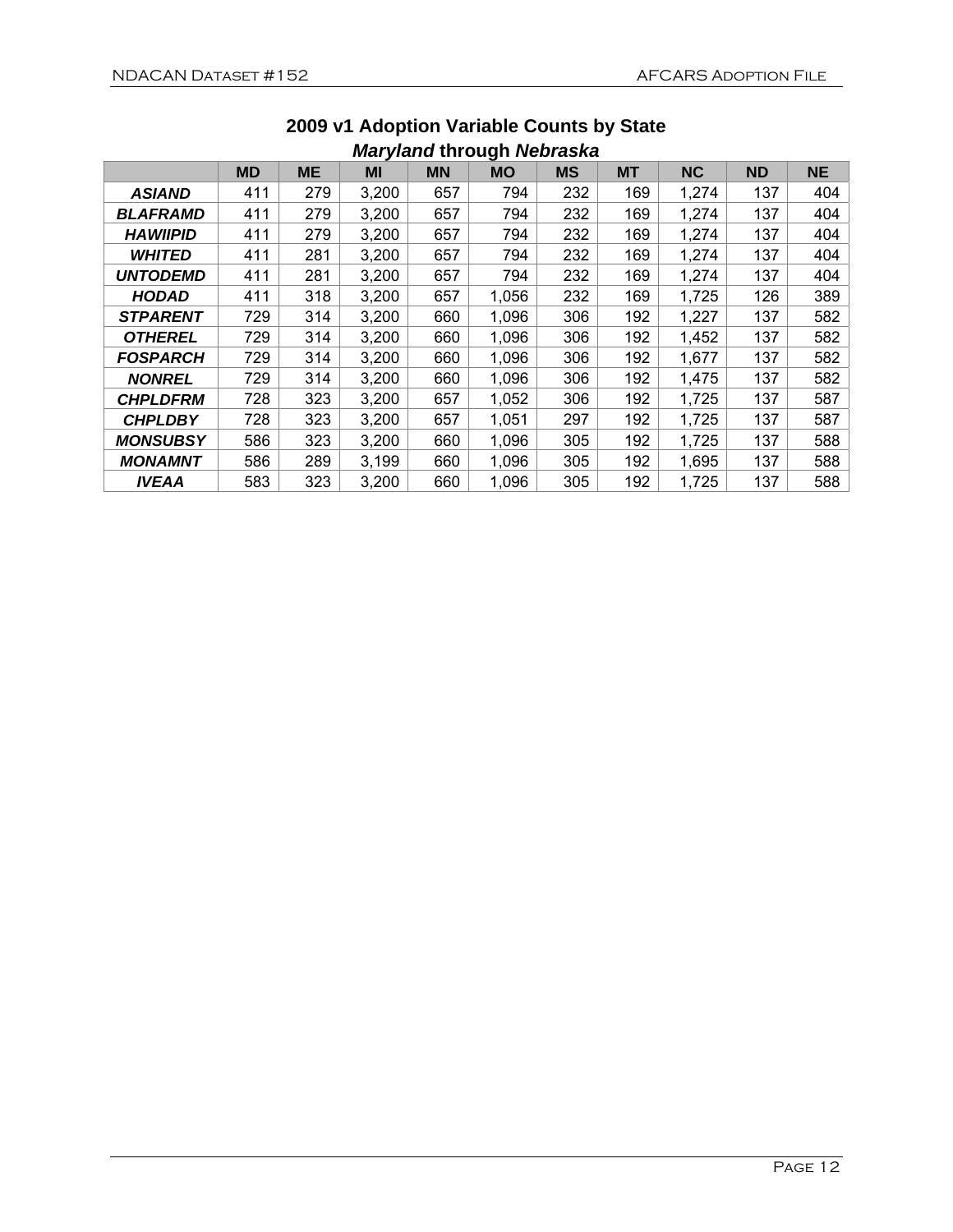|                 | <b>NH</b> | <b>NJ</b> | <b>NM</b> | <b>NV</b> | <b>NY</b> | <b>OH</b> | <b>OK</b> | <b>OR</b> | PA    | <b>PR</b> | R <sub>l</sub> |
|-----------------|-----------|-----------|-----------|-----------|-----------|-----------|-----------|-----------|-------|-----------|----------------|
| <b>Records</b>  | 135       | 1,347     | 437       | 525       | 2,398     | 1,453     | 1,564     | 1,101     | 2,243 | 202       | 272            |
| <b>REPDATYR</b> | 135       | 1,347     | 437       | 525       | 2,398     | 1,453     | 1,564     | 1,101     | 2,243 | 202       | 272            |
| <b>REPDATMO</b> | 135       | 1,347     | 437       | 525       | 2,398     | 1,453     | 1,564     | 1,101     | 2,243 | 202       | 272            |
| <b>RECNUM</b>   | 135       | 1,347     | 437       | 525       | 2,398     | 1,453     | 1,564     | 1,101     | 2,243 | 202       | 272            |
| <b>AGNYINVL</b> | 135       | 1,347     | 437       | 525       | 2,398     | 1,453     | 1,564     | 1,101     | 2,243 | 202       | 272            |
| <b>DOBYR</b>    | 135       | 1,347     | 437       | 525       | 2,398     | 1,453     | 1,564     | 1,101     | 2,243 | 202       | 272            |
| <b>DOBMO</b>    | 135       | 1,347     | 437       | 525       | 2,398     | 1,453     | 1,564     | 1,101     | 2,243 | 202       | 272            |
| <b>SEX</b>      | 135       | 1,347     | 437       | 525       | 2,398     | 1,453     | 1,564     | 1,101     | 2,243 | 202       | 272            |
| <b>AMIAKN</b>   | 135       | 1,341     | 437       | 525       | 2,398     | 1,451     | 1,564     | 1,101     | 2,243 | 202       | 272            |
| <b>ASIAN</b>    | 135       | 1,341     | 437       | 525       | 2,398     | 1,451     | 1,564     | 1,101     | 2,243 | 202       | 272            |
| <b>BLKAFRAM</b> | 135       | 1,341     | 437       | 525       | 2,398     | 1,451     | 1,564     | 1,101     | 2,243 | 202       | 272            |
| <b>HAWAIIPI</b> | 135       | 1,341     | 437       | 525       | 2,398     | 1,451     | 1,564     | 1,101     | 2,243 | 202       | 272            |
| <b>WHITE</b>    | 135       | 1,341     | 437       | 525       | 2,398     | 1,451     | 1,564     | 1,101     | 2,243 | 202       | 272            |
| <b>UNTODETM</b> | 135       | 1,341     | 437       | 525       | 2,398     | 1,451     | 1,564     | 1,101     | 2,243 | 202       | 272            |
| <b>HISORGIN</b> | 135       | 1,342     | 437       | 525       | 2,398     | 1,452     | 1,564     | 1,099     | 2,243 | 202       | 272            |
| <b>AGYSPNDS</b> | 135       | 1,347     | 437       | 525       | 2,398     | 377       | 1,564     | 1,101     | 2,243 | 200       | 272            |
| <b>BASSPNDS</b> | 135       | 1,329     | 437       | 525       | 2,398     | 1,130     | 1,564     | 1,101     | 2,243 | 202       | 272            |
| <b>MR</b>       | 135       | 1,347     | 437       | 525       | 2,398     | 726       | 1,564     | 1,101     | 2,241 | 202       | 268            |
| <b>VISHEAR</b>  | 135       | 1,347     | 437       | 525       | 2,398     | 726       | 1,564     | 1,101     | 2,243 | 202       | 268            |
| <b>PHYDIS</b>   | 135       | 1,347     | 437       | 525       | 2,398     | 726       | 1,564     | 1,101     | 2,243 | 202       | 268            |
| <b>DSMIII</b>   | 135       | 1,347     | 437       | 525       | 2,398     | 726       | 1,564     | 1,101     | 2,243 | 202       | 268            |
| <b>OTHRMED</b>  | 135       | 1,347     | 437       | 525       | 2,398     | 726       | 1,564     | 1,101     | 2,243 | 202       | 268            |
| <b>DOBYRMOM</b> | 129       | 1,336     | 389       | 525       | 1,252     | 1,309     | 1,563     | 1,099     | 2,232 | 196       | 272            |
| <b>DOBYRDAD</b> | 121       | 1,302     | 306       | 523       | 528       | 968       | 1,406     | 1,096     | 1,489 | 127       | 225            |
| <b>MOMARRD</b>  | 134       | 1,165     | 437       | 524       | 2,286     | 1,409     | 1,564     | 1,099     | 2,240 | 202       | 266            |
| <b>TPRMOMYR</b> | 133       | 1,313     | 437       | 525       | 2,340     | 1,451     | 1,564     | 1,100     | 2,240 | 193       | 271            |
| <b>TPRMOMO</b>  | 133       | 1,313     | 437       | 525       | 2,340     | 1,451     | 1,564     | 1,100     | 2,240 | 193       | 271            |
| <b>TPRMOMDA</b> | 133       | 1,313     | 437       | 525       | 2,340     | 1,451     | 1,564     | 1,100     | 2,240 | 193       | 271            |
| <b>TPRDADYR</b> | 135       | 1,306     | 437       | 523       | 2,343     | 1,450     | 1,562     | 1,091     | 2,206 | 199       | 272            |
| <b>TPRDADMO</b> | 135       | 1,306     | 437       | 523       | 2,343     | 1,450     | 1,562     | 1,091     | 2,206 | 199       | 272            |
| TPRDADDA        | 135       | 1,306     | 437       | 523       | 2,343     | 1,450     | 1,562     | 1,091     | 2,206 | 199       | 272            |
| <b>FINADPYR</b> | 135       | 1,347     | 437       | 525       | 2,398     | 1,453     | 1,564     | 1,101     | 2,243 | 202       | 272            |
| <b>FINADPMO</b> | 135       | 1,347     | 437       | 525       | 2,398     | 1,453     | 1,564     | 1,101     | 2,243 | 202       | 272            |
| <b>FINADPDA</b> | 135       | 1,347     | 437       | 525       | 2,398     | 1,453     | 1,564     | 1,101     | 2,243 | 202       | 272            |
| <b>ADPFAMST</b> | 135       | 1,102     | 437       | 525       | 2,286     | 1,408     | 1,564     | 1,101     | 2,216 | 201       | 271            |
| <b>ADMOMYR</b>  | 122       | 1,278     | 417       | 495       | 2,267     | 1,421     | 1,516     | 1,079     | 2,160 | 198       | 263            |
| <b>ADDADYR</b>  | 106       | 764       | 340       | 334       | 1,161     | 1,421     | 1,190     | 913       | 1,581 | 187       | 168            |
| <b>AMIAKNM</b>  | 135       | 1,279     | 417       | 495       | 2,365     | 1,405     | 1,516     | 1,079     | 2,239 | 202       | 268            |
| <b>ASIANM</b>   | 135       | 1,279     | 417       | 495       | 2,365     | 1,405     | 1,516     | 1,079     | 2,239 | 202       | 268            |
| <b>BLAFRAMM</b> | 135       | 1,279     | 417       | 495       | 2,365     | 1,405     | 1,516     | 1,079     | 2,239 | 202       | 268            |
| <b>HAWIIPIM</b> | 135       | 1,279     | 417       | 495       | 2,365     | 1,405     | 1,516     | 1,079     | 2,239 | 202       | 268            |
| <b>WHITEM</b>   | 135       | 1,279     | 417       | 495       | 2,365     | 1,405     | 1,516     | 1,079     | 2,239 | 202       | 268            |
| <b>UNTODEMM</b> | 135       | 1,279     | 417       | 495       | 2,365     | 1,405     | 1,516     | 1,079     | 2,239 | 202       | 268            |
| <b>HOMOM</b>    | 135       | 1,266     | 417       | 495       | 2,267     | 1,453     | 1,516     | 1,079     | 2,216 | 202       | 266            |
| <b>AMIAKND</b>  | 135       | 764       | 340       | 334       | 2,365     | 1,002     | 1,190     | 913       | 2,222 | 202       | 269            |

#### **2009 v1 Adoption Variable Counts by State**  *New Hampshire* **through** *Rhode Island*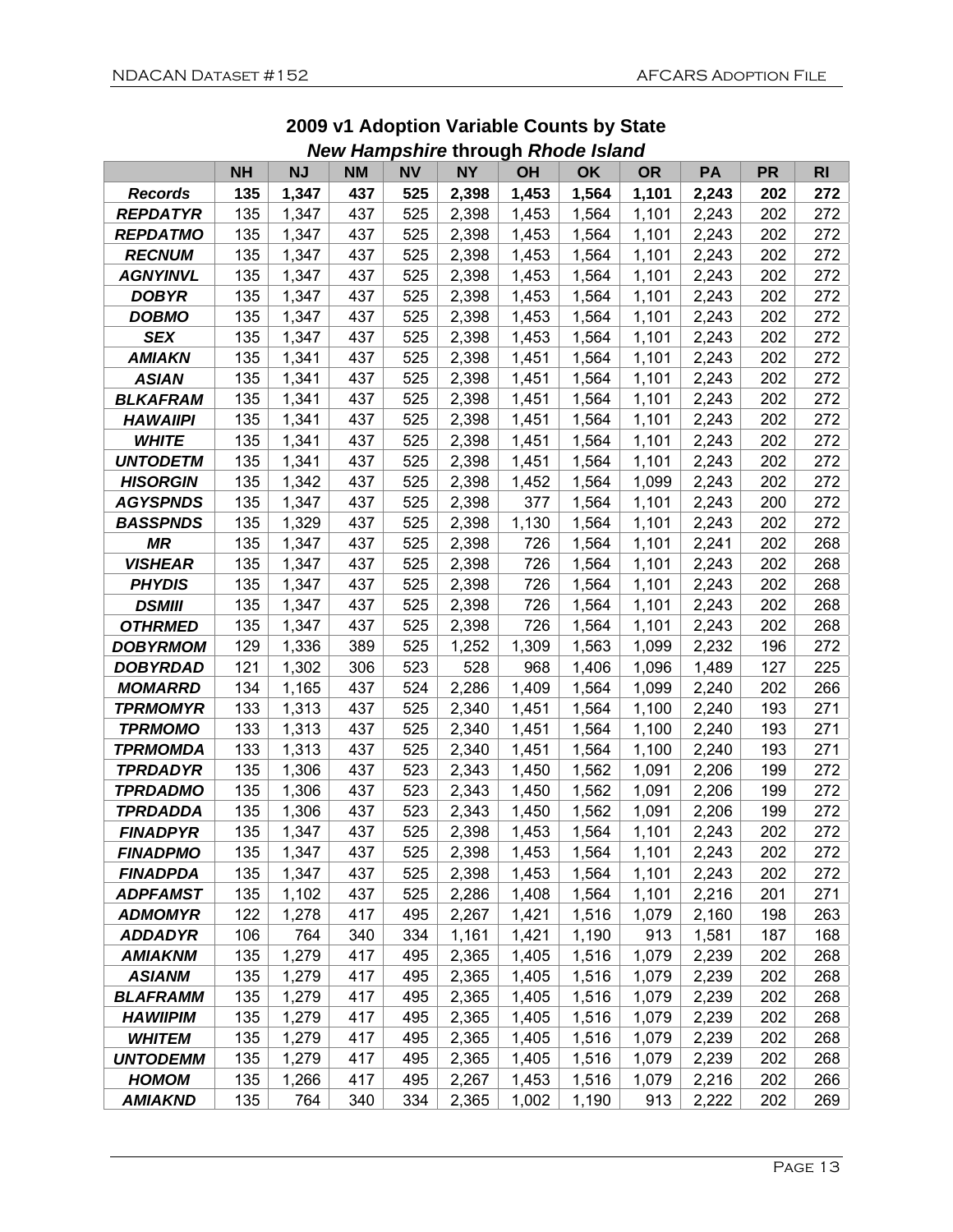| New Hampshire through Knoge Island |           |           |              |           |           |       |       |           |           |           |                |
|------------------------------------|-----------|-----------|--------------|-----------|-----------|-------|-------|-----------|-----------|-----------|----------------|
|                                    | <b>NH</b> | <b>NJ</b> | <b>NM</b>    | <b>NV</b> | <b>NY</b> | OH    | OK    | <b>OR</b> | <b>PA</b> | <b>PR</b> | R <sub>l</sub> |
| <b>ASIAND</b>                      | 135       | 764       | 340          | 334       | 2,365     | 1,002 | 1,190 | 913       | 2,222     | 202       | 269            |
| <b>BLAFRAMD</b>                    | 135       | 764       | 340          | 334       | 2,365     | 1,002 | 1,190 | 913       | 2,222     | 202       | 269            |
| <b>HAWIIPID</b>                    | 135       | 764       | 340          | 334       | 2,365     | 1,002 | 1,190 | 913       | 2,222     | 202       | 269            |
| <b>WHITED</b>                      | 135       | 764       | 340          | 334       | 2,365     | 1,002 | 1,190 | 913       | 2,222     | 202       | 269            |
| <b>UNTODEMD</b>                    | 135       | 764       | 340          | 334       | 2,365     | 1,002 | 1,190 | 913       | 2,222     | 202       | 269            |
| <b>HODAD</b>                       | 135       | 756       | 340          | 334       | 1,161     | 1,453 | 1,190 | 913       | 2,216     | 202       | 263            |
| <b>STPARENT</b>                    | 135       | 1,347     | $\mathbf{0}$ | 525       | 2,286     | 1,451 | 1,564 | 1,100     | 2,243     | 202       | 156            |
| <b>OTHEREL</b>                     | 135       | 1,347     | 437          | 525       | 2,286     | 1,451 | 1,564 | 1,100     | 2,243     | 202       | 156            |
| <b>FOSPARCH</b>                    | 135       | 1,347     | 437          | 525       | 2,286     | 1,310 | 1,564 | 1,100     | 2,243     | 202       | 156            |
| <b>NONREL</b>                      | 135       | 1,347     | 437          | 525       | 2,286     | 1,451 | 1,564 | 1,100     | 2,243     | 202       | 156            |
| <b>CHPLDFRM</b>                    | 135       | 1,347     | 437          | 525       | 2,398     | 1,453 | 1,564 | 1,101     | 2,242     | 202       | 272            |
| <b>CHPLDBY</b>                     | 135       | 1,332     | 437          | 525       | 2,398     | 1,453 | 1,564 | 1,101     | 2,242     | 202       | 272            |
| <b>MONSUBSY</b>                    | 135       | 1,347     | 437          | 525       | 2,398     | 1,453 | 1,564 | 1,101     | 2,241     | 193       | 272            |
| <b>MONAMNT</b>                     | 112       | 1,345     | 437          | 519       | 2,058     | 579   | 1,564 | 1,099     | 2,231     | 202       | 262            |
| <b>IVEAA</b>                       | 135       | 1,347     | 437          | 525       | 2,398     | 1,302 | 1,564 | 1,101     | 2,242     | 171       | 272            |

#### **2009 v1 Adoption Variable Counts by State**  *New Hampshire* **through** *Rhode Island*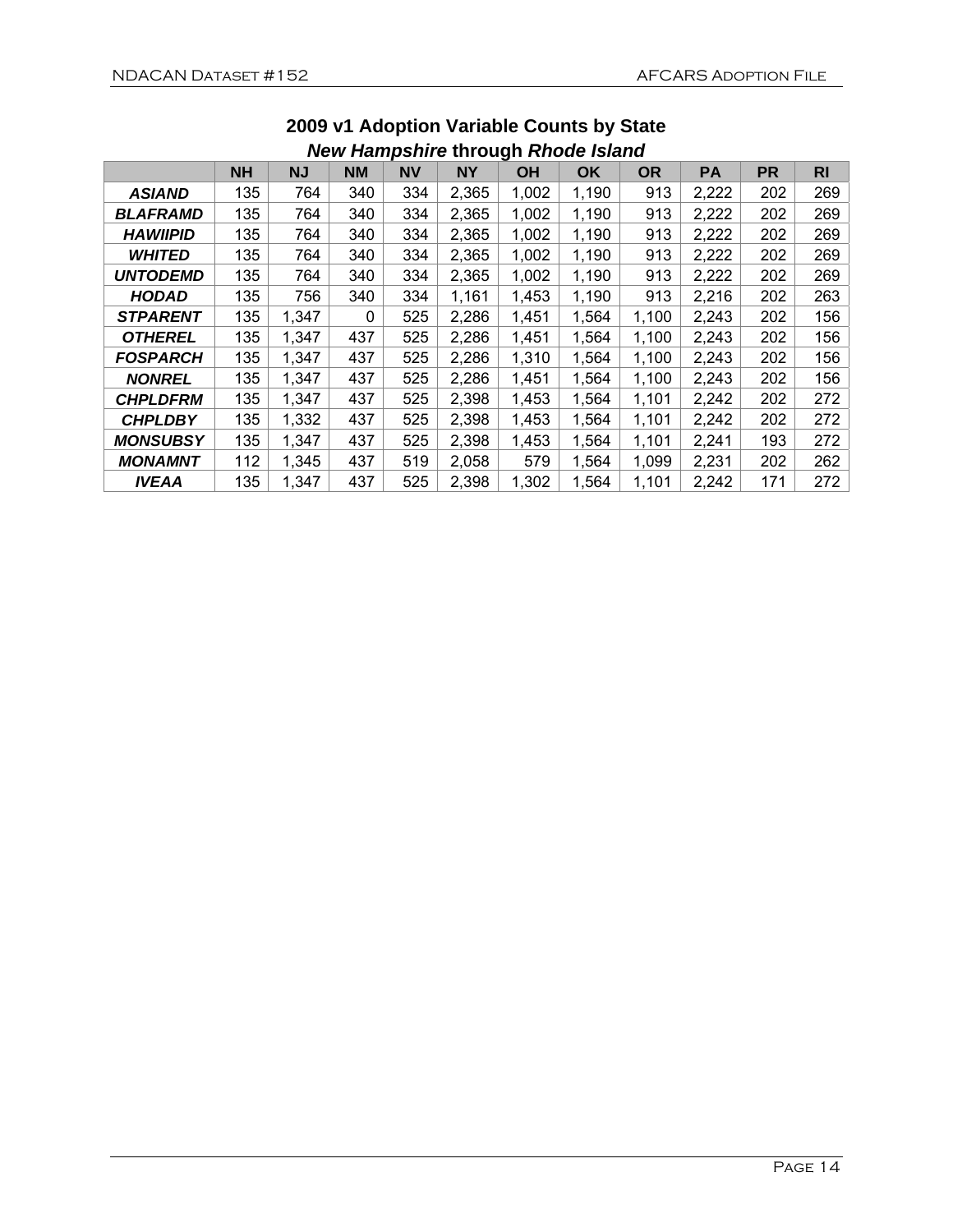|                 |           |           |           | Varvinia un vugu <i>vryvinni</i> g |     |           |           |           |           |              |           |
|-----------------|-----------|-----------|-----------|------------------------------------|-----|-----------|-----------|-----------|-----------|--------------|-----------|
|                 | <b>SC</b> | <b>SD</b> | <b>TN</b> | <b>TX</b>                          | UT  | <b>VA</b> | <b>VT</b> | <b>WA</b> | <b>WI</b> | <b>WV</b>    | <b>WY</b> |
| <b>Records</b>  | 513       | 167       | 1,001     | 4,976                              | 502 | 663       | 156       | 2,091     | 769       | 541          | 71        |
| <b>REPDATYR</b> | 513       | 167       | 1,001     | 4,976                              | 502 | 663       | 156       | 2,091     | 769       | 541          | 71        |
| <b>REPDATMO</b> | 513       | 167       | 1,001     | 4,976                              | 502 | 663       | 156       | 2,091     | 769       | 541          | 71        |
| <b>RECNUM</b>   | 513       | 167       | 1,001     | 4,976                              | 502 | 663       | 156       | 2,091     | 769       | 541          | 71        |
| <b>AGNYINVL</b> | 513       | 167       | 1,001     | 4,976                              | 502 | 663       | 156       | 2,091     | 769       | 541          | 71        |
| <b>DOBYR</b>    | 513       | 167       | 1,001     | 4,976                              | 502 | 663       | 156       | 2,090     | 769       | 541          | 71        |
| <b>DOBMO</b>    | 513       | 167       | 1,001     | 4,976                              | 502 | 663       | 156       | 2,090     | 769       | 541          | 71        |
| <b>SEX</b>      | 513       | 167       | 1,001     | 4,976                              | 502 | 663       | 156       | 2,091     | 769       | 541          | 71        |
| <b>AMIAKN</b>   | 513       | 167       | 1,001     | 4,976                              | 502 | 663       | 156       | 2,087     | 769       | 1            | 71        |
| <b>ASIAN</b>    | 513       | 167       | 1,001     | 4,976                              | 502 | 663       | 156       | 2,087     | 769       | 0            | 71        |
| <b>BLKAFRAM</b> | 513       | 167       | 1,001     | 4,976                              | 502 | 663       | 156       | 2,087     | 769       | 63           | 71        |
| <b>HAWAIIPI</b> | 513       | 167       | 1,001     | 4,976                              | 502 | 663       | 156       | 2,087     | 769       | $\mathbf{3}$ | 71        |
| <b>WHITE</b>    | 513       | 167       | 1,001     | 4,976                              | 502 | 663       | 156       | 2,087     | 769       | 517          | 71        |
| <b>UNTODETM</b> | 513       | 167       | 1,001     | 4,976                              | 502 | 663       | 156       | 2,087     | 769       | 3            | 71        |
| <b>HISORGIN</b> | 513       | 167       | 1,001     | 4,976                              | 501 | 663       | 156       | 1,536     | 769       | 541          | 71        |
| <b>AGYSPNDS</b> | 513       | 167       | 1,001     | 4,976                              | 502 | 663       | 156       | 1,175     | 764       | 529          | 71        |
| <b>BASSPNDS</b> | 512       | 167       | 1,001     | 4,976                              | 502 | 663       | 156       | 2,091     | 764       | 541          | 71        |
| ΜR              | 513       | 22        | 1,001     | 4,976                              | 502 | 663       | 156       | 2,091     | 764       | 541          | 71        |
| <b>VISHEAR</b>  | 513       | 22        | 1,001     | 4,976                              | 502 | 663       | 156       | 2,091     | 764       | 541          | 71        |
| <b>PHYDIS</b>   | 513       | 22        | 1,001     | 4,976                              | 502 | 663       | 156       | 2,091     | 764       | 541          | 71        |
| <b>DSMIII</b>   | 513       | 22        | 1,001     | 4,976                              | 502 | 663       | 156       | 2,091     | 764       | 541          | 71        |
| <b>OTHRMED</b>  | 513       | 22        | 1,001     | 4,976                              | 502 | 663       | 156       | 2,091     | 764       | 541          | 71        |
| <b>DOBYRMOM</b> | 509       | 164       | 981       | 4,904                              | 470 | 635       | 156       | 1,514     | 756       | 539          | 19        |
| <b>DOBYRDAD</b> | 511       | 150       | 880       | 3,893                              | 395 | 512       | 150       | 1,024     | 633       | 461          | 10        |
| <b>MOMARRD</b>  | 510       | 167       | 1,001     | 4,976                              | 502 | 640       | 155       | 893       | 767       | 540          | 67        |
| <b>TPRMOMYR</b> | 509       | 167       | 995       | 4,950                              | 499 | 636       | 156       | 1,846     | 769       | 541          | 69        |
| <b>TPRMOMO</b>  | 509       | 167       | 995       | 4,950                              | 499 | 636       | 156       | 1,846     | 769       | 541          | 69        |
| <b>TPRMOMDA</b> | 509       | 167       | 995       | 4,950                              | 499 | 636       | 156       | 1,846     | 769       | 541          | 69        |
| <b>TPRDADYR</b> | 512       | 167       | 1,001     | 4,927                              | 501 | 635       | 156       | 1,846     | 765       | 541          | 70        |
| <b>TPRDADMO</b> | 512       | 167       | 1,001     | 4,927                              | 501 | 635       | 156       | 1,846     | 765       | 541          | 70        |
| <b>TPRDADDA</b> | 512       | 167       | 1,001     | 4,927                              | 501 | 635       | 156       | 1,846     | 765       | 541          | 70        |
| <b>FINADPYR</b> | 513       | 167       | 1,001     | 4,976                              | 502 | 663       | 156       | 2,091     | 769       | 541          | 71        |
| <b>FINADPMO</b> | 513       | 167       | 1,001     | 4,976                              | 502 | 663       | 156       | 2,091     | 769       | 541          | 71        |
| <b>FINADPDA</b> | 513       | 167       | 1,001     | 4,976                              | 502 | 663       | 156       | 2,091     | 769       | 541          | 71        |
| <b>ADPFAMST</b> | 512       | 167       | 1,001     | 4,945                              | 502 | 663       | 156       | 321       | 766       | 527          | 71        |
| <b>ADMOMYR</b>  | 501       | 163       | 974       | 4,847                              | 490 | 639       | 153       | 720       | 747       | 525          | 71        |
| <b>ADDADYR</b>  | 401       | 126       | 748       | 3,657                              | 447 | 516       | 133       | 525       | 578       | 464          | 65        |
| <b>AMIAKNM</b>  | 501       | 163       | 976       | 4,846                              | 494 | 655       | 154       | 720       | 747       | 0            | 71        |
| <b>ASIANM</b>   | 501       | 163       | 976       | 4,846                              | 494 | 655       | 154       | 720       | 747       | 0            | 71        |
| <b>BLAFRAMM</b> | 501       | 163       | 976       | 4,846                              | 494 | 655       | 154       | 720       | 747       | 20           | 71        |
| <b>HAWIIPIM</b> | 501       | 163       | 976       | 4,846                              | 494 | 655       | 154       | 720       | 747       | 1            | 71        |
| <b>WHITEM</b>   | 501       | 163       | 976       | 4,846                              | 494 | 655       | 154       | 720       | 747       | 498          | 71        |
| <b>UNTODEMM</b> | 501       | 163       | 976       | 4,846                              | 494 | 655       | 154       | 720       | 747       | 3            | 71        |
| <b>HOMOM</b>    | 501       | 163       | 999       | 4,846                              | 494 | 655       | 156       | 715       | 747       | 525          | 71        |
| <b>AMIAKND</b>  | 401       | 126       | 752       | 3,658                              | 461 | 531       | 133       | 528       | 578       | 0            | 65        |

#### **2009 v1 Adoption Variable Counts by State**  *South Carolina* **through** *Wyoming*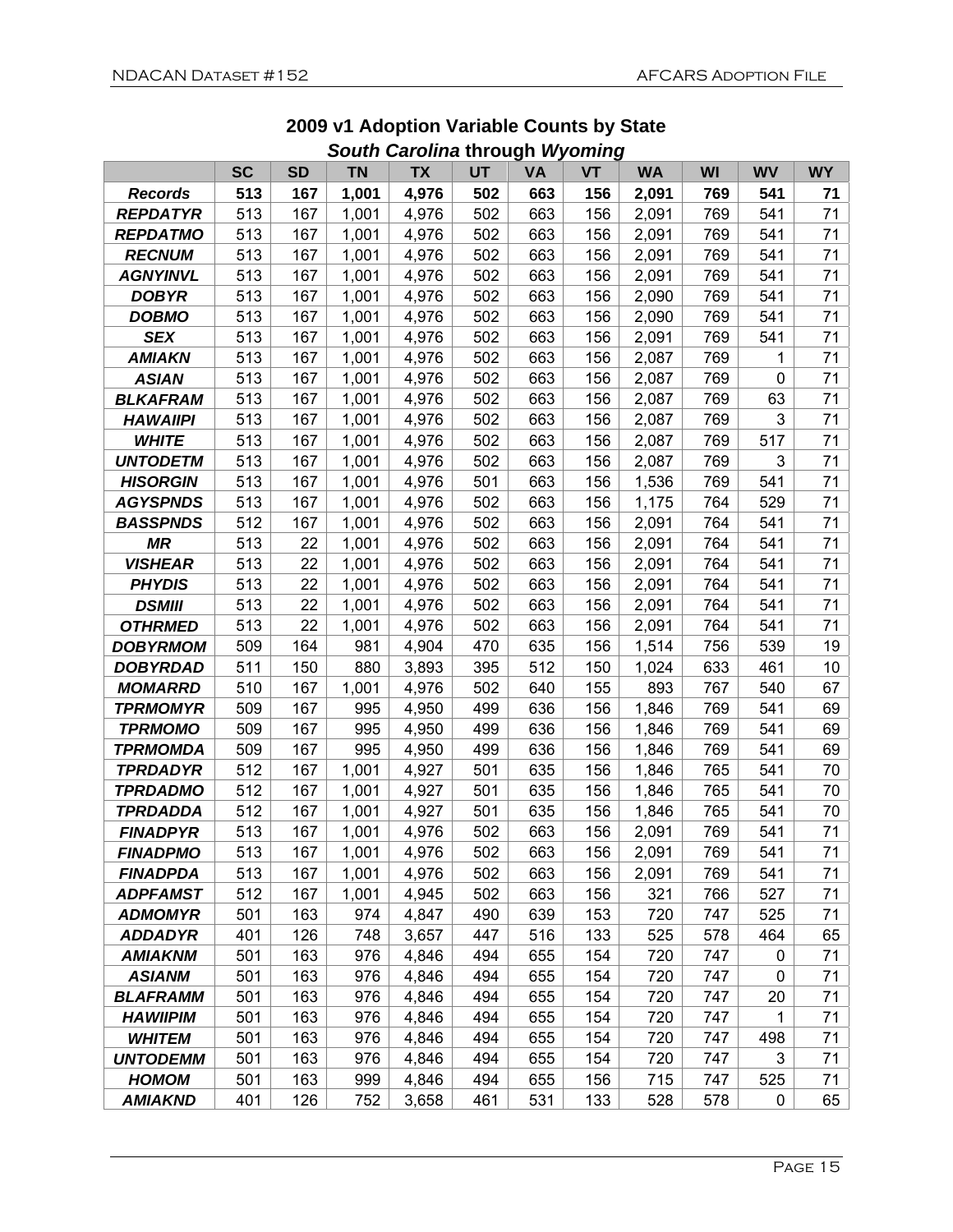|                 | <del>---</del> -----<br>-9.1.1 |           |       |           |     |     |     |           |     |              |           |
|-----------------|--------------------------------|-----------|-------|-----------|-----|-----|-----|-----------|-----|--------------|-----------|
|                 | SC                             | <b>SD</b> | ΤN    | <b>TX</b> | UT  | VA  | VT  | <b>WA</b> | WI  | <b>WV</b>    | <b>WY</b> |
| <b>ASIAND</b>   | 401                            | 126       | 752   | 3,658     | 461 | 531 | 133 | 528       | 578 | $\mathbf{0}$ | 65        |
| <b>BLAFRAMD</b> | 401                            | 126       | 752   | 3,658     | 461 | 531 | 133 | 528       | 578 | 13           | 65        |
| <b>HAWIIPID</b> | 401                            | 126       | 752   | 3,658     | 461 | 531 | 133 | 528       | 578 |              | 65        |
| <b>WHITED</b>   | 401                            | 126       | 752   | 3,658     | 461 | 531 | 133 | 528       | 578 | 446          | 65        |
| <b>UNTODEMD</b> | 401                            | 126       | 752   | 3,658     | 461 | 531 | 133 | 528       | 578 | $\Omega$     | 65        |
| <b>HODAD</b>    | 401                            | 126       | 997   | 3,658     | 462 | 531 | 156 | 525       | 578 | 464          | 65        |
| <b>STPARENT</b> | 513                            | 166       | 1,001 | 4,976     | 502 | 663 | 156 | 2,091     | 769 | 541          | 71        |
| <b>OTHEREL</b>  | 513                            | 167       | 1,001 | 4,976     | 502 | 663 | 156 | 2,091     | 769 | 541          | 71        |
| <b>FOSPARCH</b> | 513                            | 166       | 1,001 | 4,976     | 502 | 663 | 156 | 2,091     | 769 | 541          | 71        |
| <b>NONREL</b>   | 513                            | 166       | 1,001 | 4,976     | 502 | 663 | 156 | 2,091     | 769 | 541          | 71        |
| <b>CHPLDFRM</b> | 513                            | 167       | 1,001 | 4,976     | 502 | 663 | 156 | 1,536     | 769 | 541          | 70        |
| <b>CHPLDBY</b>  | 513                            | 167       | 1,001 | 4,976     | 502 | 663 | 156 | 233       | 769 | 541          | 71        |
| <b>MONSUBSY</b> | 513                            | 167       | 999   | 4,976     | 502 | 663 | 156 | 2,091     | 769 | 534          | 71        |
| <b>MONAMNT</b>  | 513                            | 162       | 1,001 | 4,942     | 501 | 657 | 156 | 2,021     | 752 | 529          | 67        |
| <b>IVEAA</b>    | 513                            | 167       | 1,001 | 4,976     | 502 | 663 | 156 | 2,091     | 769 | 541          | 71        |

#### **2009 v1 Adoption Variable Counts by State**  *South Carolina* **through** *Wyoming*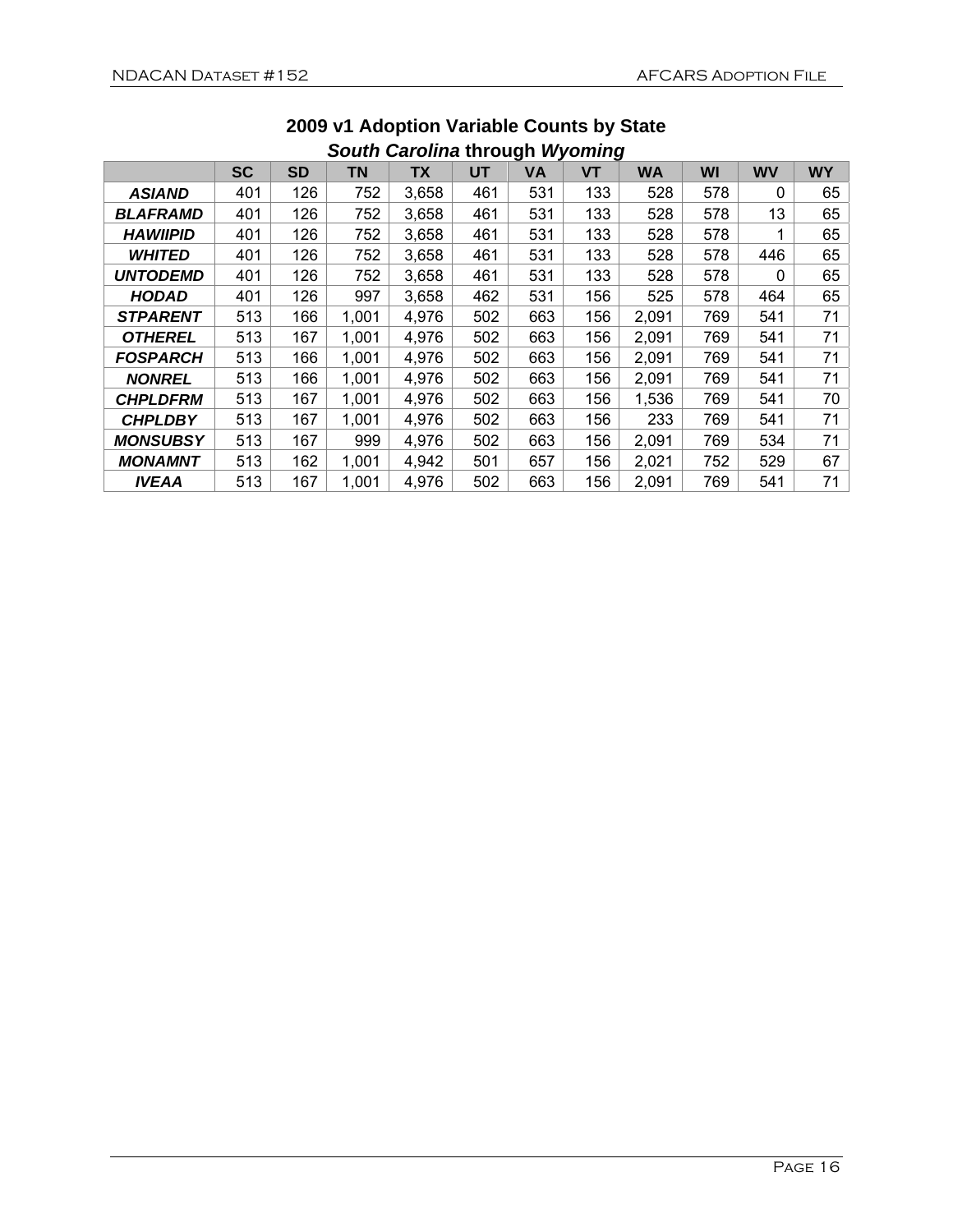## 2009 ADOPTION STATE FOOTNOTES

States are encouraged, but not required, to provide explanatory footnotes along with their data submissions. The footnotes allow states to provide additional information they consider necessary for proper interpretation of their data. The footnotes may include such information as:

- general characteristics of the state's Adoption system
- characteristics of the population, including whether certain types of placements are included
- state definitions that differ from federal AFCARS definitions.

Footnotes for the 2009 versions of the Adoption data follow, sorted by element number and state. General state footnotes that are not specific to an element or period are given an element number of *00*.

#### **NDACAN strongly recommends that users review the 2009 footnotes that follow before attempting to analyze the AFCARS Adoption data.**

| <b>Element</b> | <b>State</b> | <b>Note</b>                                                                                                                                                                                                                                              |
|----------------|--------------|----------------------------------------------------------------------------------------------------------------------------------------------------------------------------------------------------------------------------------------------------------|
| A00            | Georgia      | This is a re-submission of the Adoption File to clear up duplicates that were<br>discovered in the population.                                                                                                                                           |
| A00            | Georgia      | The State of Georgia recently converted to Georgia SHINES for the<br>management of Adoptions data. As a result cases managers are still<br>becoming familiar with documenting adoptive home placements.                                                  |
| A00            | Utah         | There are a total of 18 adoption maintenance cases that did not come from<br>FC cases.                                                                                                                                                                   |
| A00            | Utah         | There are a total of 14 adoption maintenance cases that did not come from<br>FC cases.                                                                                                                                                                   |
| A03            | Florida      | SYSTEM GENERATED AFCARS ID NUMBER IS ENCRYPTED.                                                                                                                                                                                                          |
| A03            | lowa         | Record numbers are encrypted in data submission.                                                                                                                                                                                                         |
| A03            | Nebraska     | THE ADOPTION RECORD NUMBER IS A UNIQUE NUMBER FOR CHILD WHICH<br><b>HAS BEEN ENCRYPTED.</b>                                                                                                                                                              |
| A04            | lowa         | The extract does not reflect private adoptions.                                                                                                                                                                                                          |
| A04            | Washington   | Washington's conversion to a new SACWIS system resulted in adoption<br>finalization legal records being populated on duplicate cases for some<br>records. The result will be duplicate reports of adoptions for an estimated<br>100 children in the 2009 |
| A05            | lowa         | A date of birth is required. We do not estimate date of birth                                                                                                                                                                                            |
| A05            | Michigan     | ALL CHILDREN IDENTIFIED AS 18 YEARS OR OLDER ARE STILL WARDS OF<br>THESTATE AND ARE CONSIDERED DEPENDENT CHILDREN                                                                                                                                        |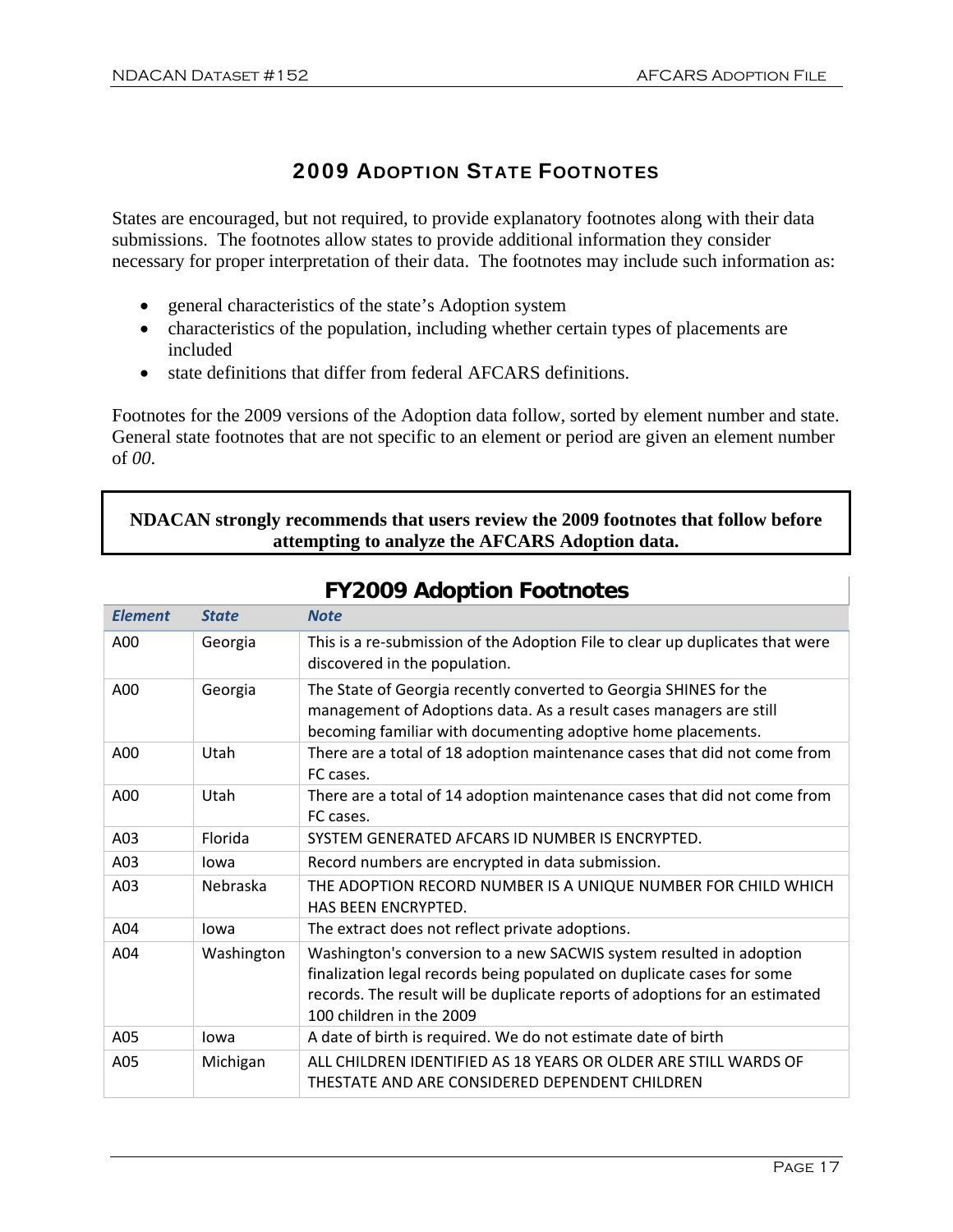| <b>Element</b> | <b>State</b> | <b>Note</b>                                                                                                                                                                                                                                               |
|----------------|--------------|-----------------------------------------------------------------------------------------------------------------------------------------------------------------------------------------------------------------------------------------------------------|
| A06            | Nebraska     | CHILD WITH UNKNOWN SEX IS INCLUDED IN THE MALE CATEGORY.                                                                                                                                                                                                  |
| A07            | Nebraska     | UNABLE TO DETERMINE INCLUDES PERSONS WITH RACE INDICATED AS<br>OTHER.                                                                                                                                                                                     |
| A09            | lowa         | Special needs includes: retardation; blind; deaf; physical; medical,<br>emotional, or learning disability; substance abuse; racial background; age;<br>sibling group; and delinquency.                                                                    |
| A09            | Nebraska     | DETERMINATION OF SPECIAL NEEDS IS BASED ON WHETHER THE CHILD<br>MEETS THE CRITERIA FOR SUBSIDY AS DEFINED BY THE STATE.                                                                                                                                   |
| A09            | Washington   | Data for this element was not accurately obtained from the pre-SACWIS<br>system resulting in 100% failing. Washington's new SACWIS requires this<br>data to be recorded and it will continue to improve.                                                  |
| A10            | Nebraska     | STATE POLICY STATES THAT SPECIAL NEEDS ARE AGE, GENERALLY AGE 8<br>AND OLDER, SIBLING GROUPS OF 3 OR MORE TO BE PLACED TOGETHER,<br>BEHAVIORAL, EMOTIONAL, PHYSICAL, OR MENTAL DISABILITY, AND RACE,<br><b>BUT RACE INSUFFICIENT BY ITSELF.</b>           |
| A15            | lowa         | Other conditions include a medical learning disability, medical condition,<br>medical alcohol abuse and drug abuse.                                                                                                                                       |
| A15            | Nebraska     | INCLUDES CHILDREN WITH ATTENTION DEFICIT DISORDER AND/OR<br><b>INFECTIOUS DISEASES.</b>                                                                                                                                                                   |
| A17            | Hawaii       | THIS DATA IS NOT ALWAYS AVAILABLE WHEN THE CHILD IS ADOPTED AS IT<br>IS NOT ON THE BIRTH CERTIFICATE, FATHER IS UNKNOWN OR HAS MOVED<br>AWAY AND CANNOT BE LOCATED.                                                                                       |
| A17            | Michigan     | AGENCY REPORTED BIRTH YEAR OF BIRTH FATHER AS UNKNOWN. IN SOME<br>CASES WHEN THE EXACT YEAR OF BIRTH WAS UNKNOWN, AN ESTIMATED<br>YEAR WAS ENTERED.                                                                                                       |
| A18            | Washington   | Washington is unable to accurately determine due to conversion to new<br>SACWIS system. The new SACWIS system requires collection of this data<br>going forward.                                                                                          |
| A19            | Washington   | Afcars mapping logic pulls this data from either the child's pre or post<br>adoption case. As a result of Washington's conversion to a new SACWIS<br>system, this data was not populated onto all of the cases current afcars logic<br>is mapped to. This |
| A20            | Washington   | Afcars mapping logic pulls this data from either the child's pre or post<br>adoption case. As a result of Washington's conversion to a new SACWIS<br>system, this data was not populated onto all of the cases current afcars logic<br>is mapped to. This |
| A21            | Hawaii       | CHILD WAS ADOPTED TWICE DUE TO DEATH OF FIRST ADOPTIVE PARENT<br>(CHILD'S GRANDMOTHER). CHILD SUBSEQUENTLY ADOPTED BY ANOTHER<br>RELATIVE.                                                                                                                |
| A22            | Florida      | IN CASES THAT ARE CODED AS UNMARRIED COUPLE, FLORIDA LAW PERMITS<br>LEGAL ADOPTION BY ONLY ONE OF THE TWO INDIVIDUALS.                                                                                                                                    |
| A22            | Washington   | Data for this element was not accurately obtained from Washington's pre-<br>SACWIS system. This has been corrected in the new SACWIS system and is<br>being collected on the child's adoption record.                                                     |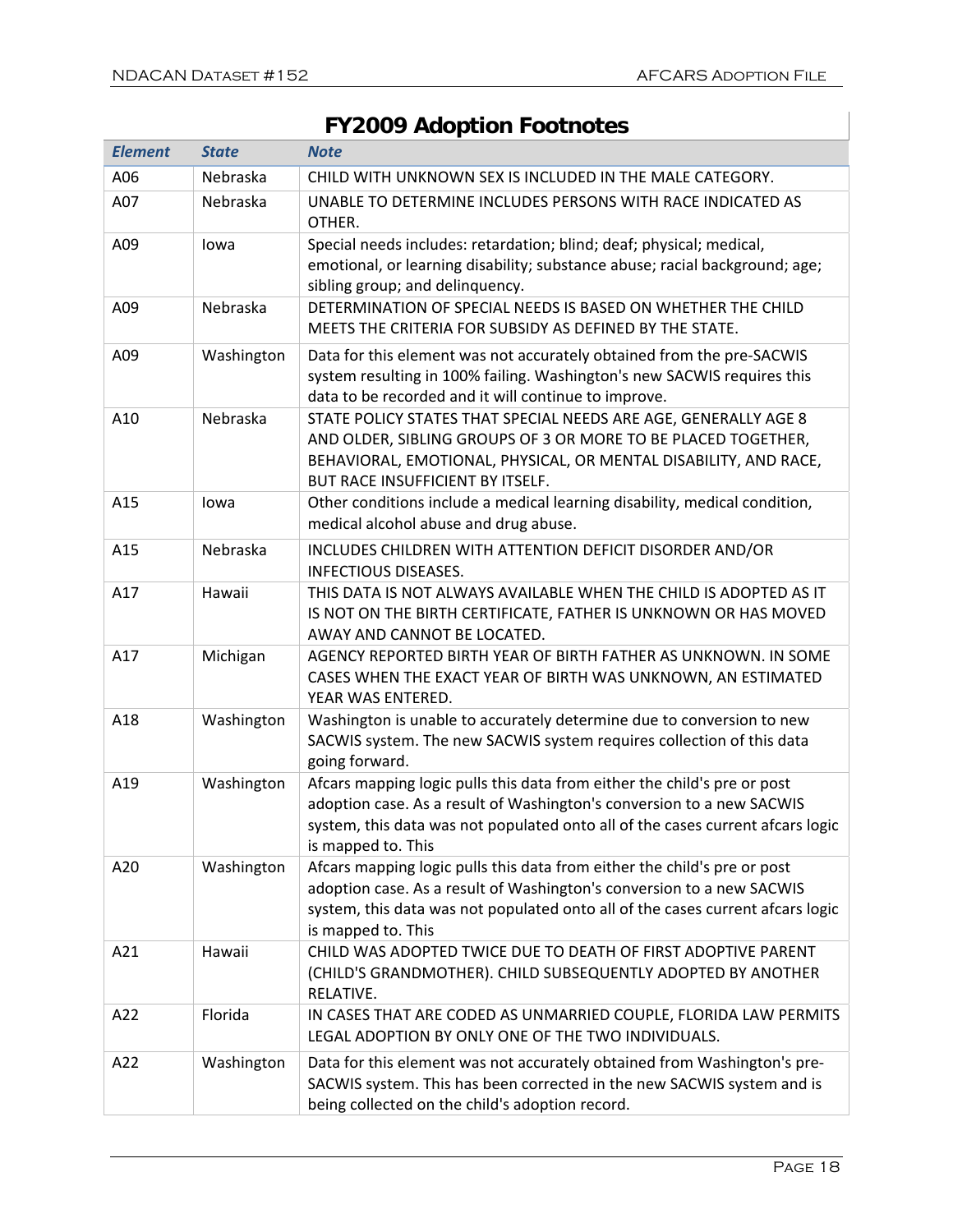| <b>Element</b> | <b>State</b> | <b>Note</b>                                                                                                                                                                                                                                              |
|----------------|--------------|----------------------------------------------------------------------------------------------------------------------------------------------------------------------------------------------------------------------------------------------------------|
| A23            | Washington   | Data for this element was not accurately obtained from Washington's pre-<br>SACWIS system. Last pre-SACWIS report showed 15.06% failing. This has<br>been corrected in the new SACWIS system.                                                            |
| A23            | Washington   | Data for this element was not accurately obtained from Washington's pre-<br>SACWIS system. This has been corrected in the new SACWIS system and is<br>being collected on the child's adoption record.                                                    |
| A24            | Washington   | Data for this element was not accurately obtained from Washington's pre-<br>SACWIS system. Last pre-SACWIS report showed 15.06% failing. This has<br>been corrected in the new SACWIS system.                                                            |
| A24            | Washington   | Data for this element was not accurately obtained from Washington's pre-<br>SACWIS system. This has been corrected in the new SACWIS system and is<br>being collected on the child's adoption record.                                                    |
| A25            | Washington   | Data for this element was not accurately obtained from Washington's pre-<br>SACWIS system. Last pre-SACWIS report showed 15.06% failing. This has<br>been corrected in the new SACWIS system.                                                            |
| A25            | Washington   | Data for this element was not accurately obtained from Washington's pre-<br>SACWIS system. This has been corrected in the new SACWIS system and is<br>being collected on the child's adoption record.                                                    |
| A26            | Washington   | Data for this element was not accurately obtained from Washington's pre-<br>SACWIS system. Last pre-SACWIS report showed 15.06% failing This has<br>been corrected in the new SACWIS system.                                                             |
| A26            | Washington   | Data for this element was not accurately obtained from Washington's pre-<br>SACWIS system. This has been corrected in the new SACWIS system and is<br>being collected on the child's adoption record.                                                    |
| A27            | Washington   | Data for this element was not accurately obtained from Washington's pre-<br>SACWIS system. Last pre-SACWIS report showed 15.06% failing. This has<br>been corrected in the new SACWIS system.                                                            |
| A27            | Washington   | Data for this element was not accurately obtained from Washington's pre-<br>SACWIS system. This has been corrected in the new SACWIS system and is<br>being collected on the child's adoption record.                                                    |
| A28            | Washington   | Data for this element was not accurately obtained from Washington's pre-<br>SACWIS system. Last pre-SACWIS report showed 15.06% failing. This has<br>been corrected in the new SACWIS system.                                                            |
| A28            | Washington   | Data for this element was not accurately obtained from Washington's pre-<br>SACWIS system. This has been corrected in the new SACWIS system and is<br>being collected on the child's adoption record.                                                    |
| A29            | lowa         | lowa does not track non-welfare stepparent adoptions.                                                                                                                                                                                                    |
| A30            | lowa         | lowa law defines relative as the fourth degree of consanguinity.                                                                                                                                                                                         |
| A30            | Nebraska     | INCLUDES GREAT AUNT/UNCLE, GRT GRANDPARENT, GRT GRT GRT<br>GRANDPARENT, GRT GRT AUNT/UNCLE, GRT GRT GRT GRANDPARENT, GRT<br>GRT GRT AUNT/UNCLE, ADOPTIVE SIBLING, BIOLOGICAL SIBLING, FIRST &<br>SECOND COUSINS, GRANDPARENT, PARENT-IN-LAW, AUNT/UNCLE. |
| A30            | Nebraska     | FICTIVE KIN (IE. GODPARENTS) ARE NOT INCLUDED.                                                                                                                                                                                                           |